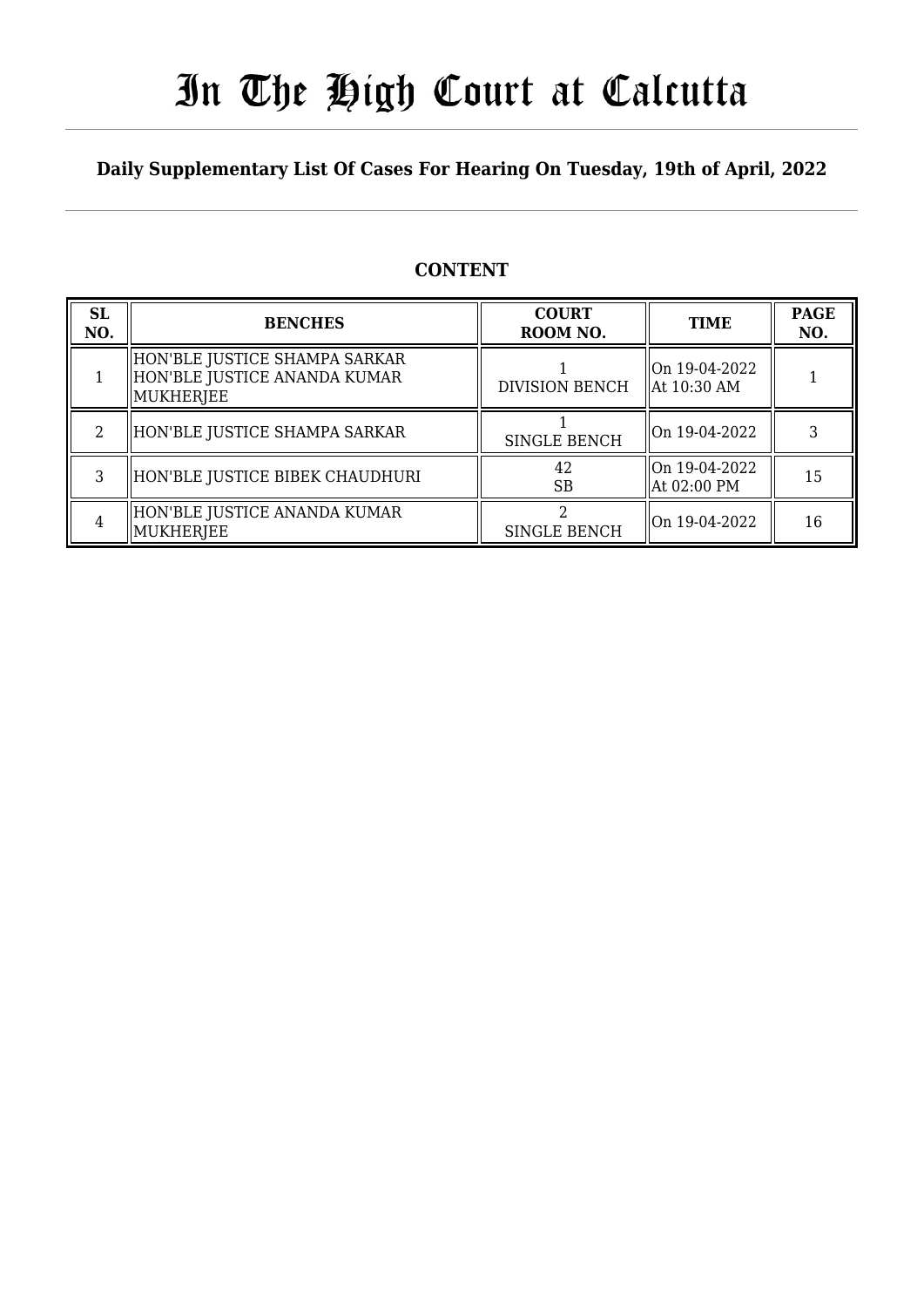

# Calcutta High Court **In The Circuit Bench at Port Blair**

## **Appellate Side**

**DAILY CAUSELIST For Tuesday The 19th April 2022**

**COURT NO. 1**

**DIVISION BENCH (DB)**

#### **AT 10:30 AM**

#### **HON'BLE JUSTICE SHAMPA SARKAR HON'BLE JUSTICE ANANDA KUMAR MUKHERJEE**

| <b>APPLICATION FOR BAIL</b> |                    |                                                                                      |                   |                                                                     |  |  |
|-----------------------------|--------------------|--------------------------------------------------------------------------------------|-------------------|---------------------------------------------------------------------|--|--|
| 1                           | CRM(DB)/2/2022     | <b>BAPON DAS</b><br><b>VS</b><br>THE STATE (UT OF<br>ANDAMAN AND NICOBAR<br>ISLANDS) | NIRAJ GUPTA       | <b>SUMIT KARMAKAR</b>                                               |  |  |
|                             |                    | <b>MOTION</b>                                                                        |                   |                                                                     |  |  |
| 2                           | WP.CT/3/2022       | S. RAVINDRAN<br><b>VS</b><br>THE UNION OF INDIA AND<br>ORS.                          | <b>ANJILI NAG</b> | <b>SHATADRU</b><br>CHAKRABORTY,<br><b>RAMENDU</b><br><b>AGARWAL</b> |  |  |
|                             |                    | <b>APPLICATION</b>                                                                   |                   |                                                                     |  |  |
| 3                           | CRA/3/2022         | SHYAM CHAND HALDER (IN<br>JAIL)<br><b>VS</b><br>THE STATE                            | $\mathbb{R}$      |                                                                     |  |  |
|                             | IA NO: CRAN/1/2022 |                                                                                      |                   |                                                                     |  |  |
| 4                           | CRA/4/2022         | ROHIN MAJHI (IN JAIL)<br><b>VS</b><br>THE STATE                                      | $\mathbf R$       |                                                                     |  |  |
|                             | IA NO: CRAN/1/2022 |                                                                                      |                   |                                                                     |  |  |
| 5                           | CRA/5/2022         | <b>TANKESHWAR DAS</b><br><b>VS</b><br>THE STATE                                      | $\mathbf R$       |                                                                     |  |  |
|                             | IA NO: CRAN/1/2022 |                                                                                      |                   |                                                                     |  |  |
| 6                           | MA/7/2022          | THE SUB REGISTRAR<br><b>VS</b><br><b>SIKANDER SINGH</b><br><b>FOR HEARING</b>        | RAMENDU AGARWAL   |                                                                     |  |  |

#### **FOR HEARING**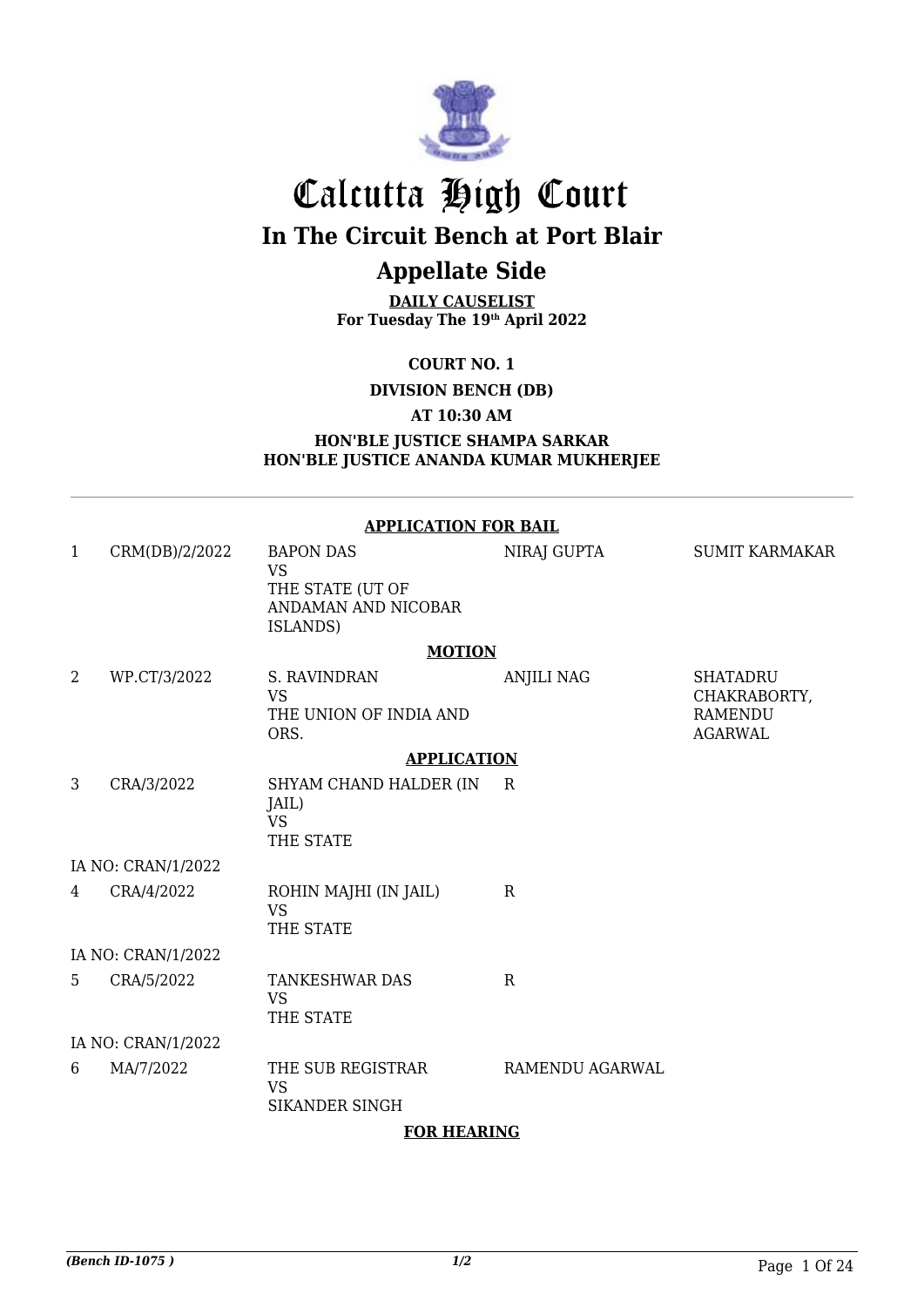| 7  | CRA/7/2019<br>(11.00 A.M.) | THE STATE<br>VS<br>A.MOHAN @ VELU                                                       | SUMIT KARMAKAR                                     | RAKESH PAL<br>GOBIND,<br>S.C.MISHRA                                     |
|----|----------------------------|-----------------------------------------------------------------------------------------|----------------------------------------------------|-------------------------------------------------------------------------|
|    | IA NO: CRAN/1/2021         |                                                                                         |                                                    |                                                                         |
| 8  | MA/34/2020                 | THE LIEUTENANT<br>GOVERNOR AND ORS.<br>VS<br>CAPT. ALAGURAJ AND ORS.                    | <b>SHATADRU</b><br>CHAKRABORTY,<br>RAMENDU AGARWAL | ANJILI NAG, TULSI<br>LALL                                               |
|    | IA NO: CAN/1/2021          |                                                                                         |                                                    |                                                                         |
| 9  | MA/5/2021                  | THESLEEMA M.K.<br><b>VS</b><br>ANDAMAN AND NICOBAR<br><b>ADMINISTRATION AND</b><br>ORS. | N.A.KHAN                                           | <b>SHATADRU</b><br>CHAKRABORTY,<br>RAMENDU<br>AGARWAL,<br>K.M.B.JAYAPAL |
|    | IA NO: CAN/1/2021          |                                                                                         |                                                    |                                                                         |
| 10 | CRA/15/2021                | AMRITO HALDER<br>VS<br>THE STATE                                                        | D. ILANGO                                          | <b>SUMIT KARMAKAR</b>                                                   |
| 11 | CRA/16/2021                | RITA DHALI<br><b>VS</b><br>THE STATE                                                    | DEEP CHAIM, KABIR,<br><b>AJIT PRASAD</b>           | <b>SUMIT KARMAKAR</b>                                                   |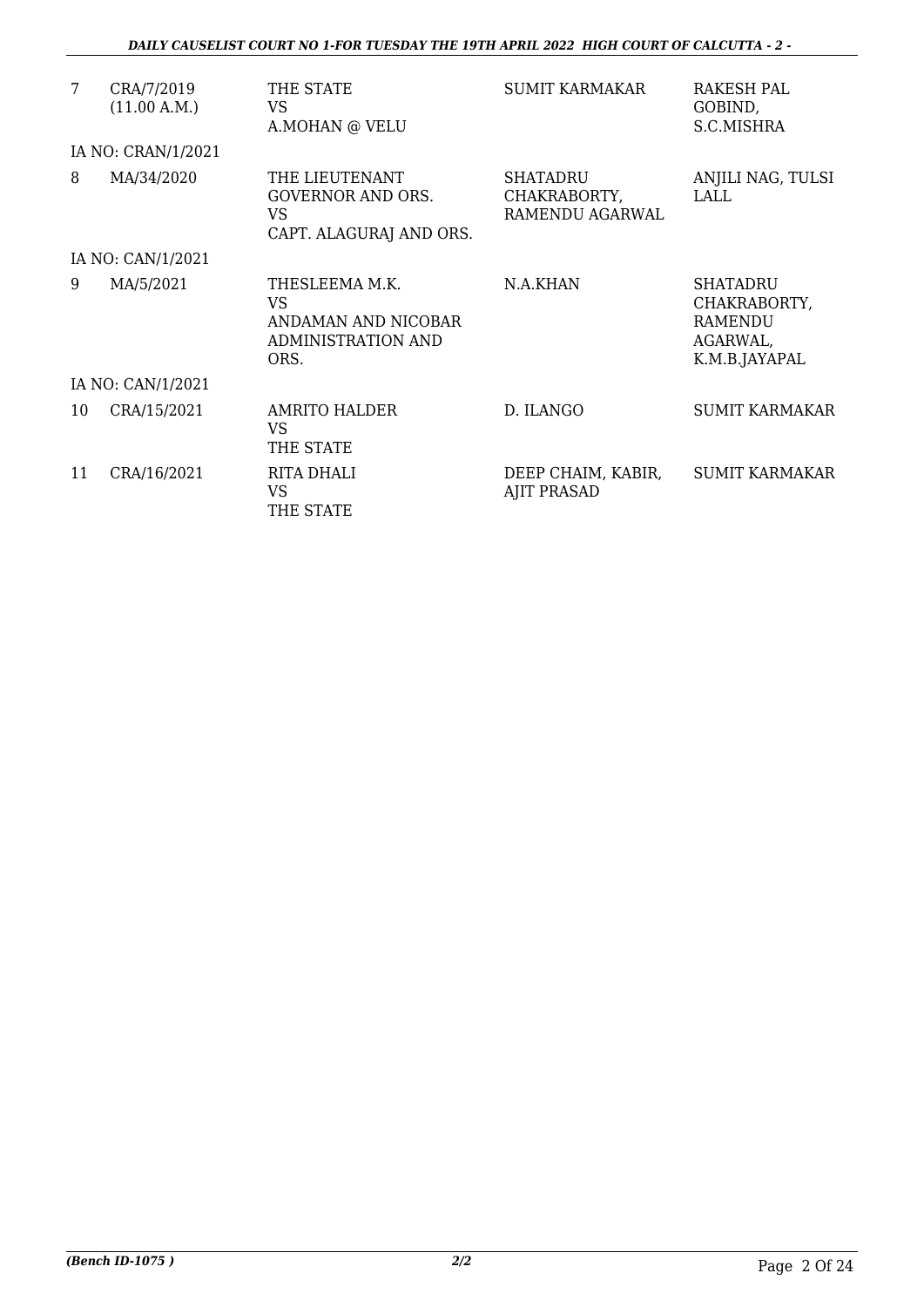

# Calcutta High Court

## **In The Circuit Bench at Port Blair**

## **Appellate Side**

**DAILY CAUSELIST For Tuesday The 19th April 2022**

## **COURT NO. 1**

#### **SINGLE BENCH (SB)**

#### **HON'BLE JUSTICE SHAMPA SARKAR**

|                 | <b>MOTION</b>  |                                                                                            |                                             |                                                                     |  |
|-----------------|----------------|--------------------------------------------------------------------------------------------|---------------------------------------------|---------------------------------------------------------------------|--|
| 1               | WPA/10430/2020 | LAXMI<br><b>VS</b><br>THE ANDAMAN AND<br>NICOBAR ADMINISTRATION<br>AND ORS.                | K.VIJAY KUMAR                               | <b>ARUL PRASANTH</b>                                                |  |
| 2               | WPA/78/2021    | ABDUL HASSIM AND ORS.<br><b>VS</b><br>THE LIEUTENANT<br><b>GOVERNOR AND ORS.</b>           | MOHD. TABRAIZ                               | <b>ARUL PRASANTH</b>                                                |  |
| 3               | WPA/91/2021    | V.M. KUNJAMOO<br><b>VS</b><br>THE ANDAMAN AND<br>NICOBAR ADMINISTRATION<br>AND ORS.        | DEEP CHAIM KABIR, S.<br><b>AJITH PRASAD</b> | <b>SHATADRU</b><br>CHAKRABORTY,<br><b>RAMENDU</b><br><b>AGARWAL</b> |  |
| 4               | WPA/104/2021   | SMTI. VELLAIAMMAL<br><b>VS</b><br>THE ANDAMAN AND<br>NICOBAR ADMINISTRATION<br>AND 03 ORS. | S.C.MISHRA                                  | <b>SHATADRU</b><br>CHAKRABORTY,<br><b>TASNEEM</b>                   |  |
| 5               | WPA/117/2021   | FRANCIS KISPOTTA<br><b>VS</b><br>THE ANDAMAN AND<br>NICOBAR ADMINISTRATION<br>AND ORS.     | K.M.B.JAYAPAL, G.MINI                       |                                                                     |  |
| wt <sub>6</sub> | WPA/118/2021   | POULOUS ANAND<br><b>VS</b><br>THE ANDAMAN AND<br>NICOBAR ADMINISTRATION<br>AND ORS.        | K.M.B.JAYAPAL, G.MINI                       | <b>RAMENDU</b><br><b>AGARWAL</b>                                    |  |
| wt7             | WPA/119/2021   | <b>LORENCE MINJ</b><br><b>VS</b><br>THE ANDAMAN AND<br>NICOBAR ADMINISTRATION<br>AND ORS.  | K.M.B.JAYAPAL, G.MINI                       |                                                                     |  |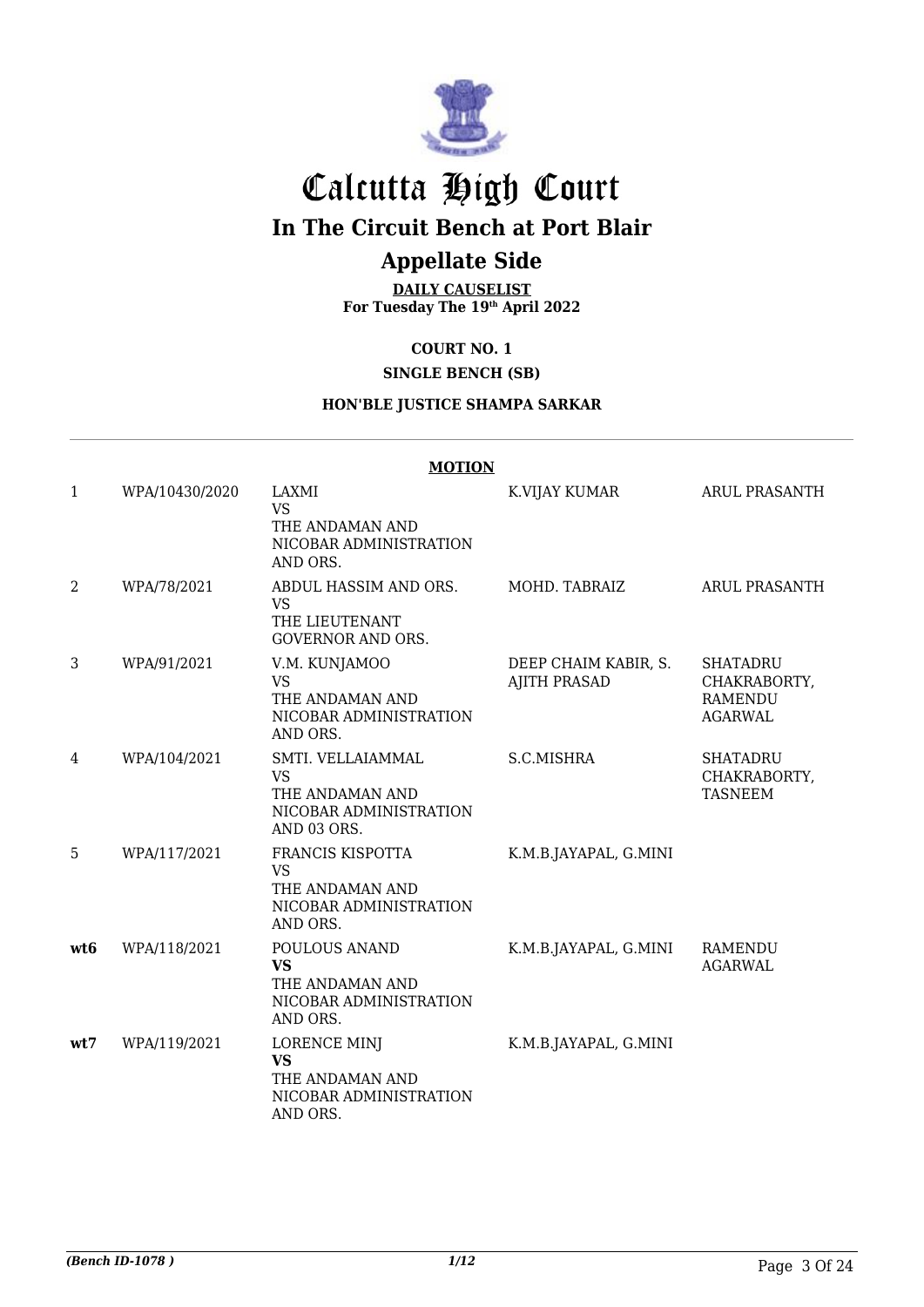| wt8  | WPA/120/2021                  | DOMINIC BARLA<br><b>VS</b><br>THE ANDAMAN AND<br>NICOBAR ADMINISTRATION<br>AND ORS.                                      | K.M.B.JAYAPAL, G.MINI        | RAMENDU<br><b>AGARWAL</b>                                    |
|------|-------------------------------|--------------------------------------------------------------------------------------------------------------------------|------------------------------|--------------------------------------------------------------|
| wt9  | WPA/121/2021                  | SUSANTI TIRKEY AND ORS.<br><b>VS</b><br>THE ANDAMAN AND<br>NICOBAR ADMINISTRATION<br>AND ORS.                            | K.M.B.JAYAPAL, G.MINI        |                                                              |
| wt10 | WPA/122/2021                  | MATEL MINJ AND ANR.<br><b>VS</b><br>THE ANDAMAN AND<br>NICOBAR ADMINISTRATION<br>AND ORS.                                | K.M.B.JAYAPAL, G.MINI        | RAMENDU<br><b>AGARWAL</b>                                    |
| wt11 | WPA/123/2021                  | MANGAL GURIA AND ANR.<br><b>VS</b><br>THE ANDAMAN AND<br>NICOBAR ADMINISTRATION<br>AND ORS.                              | K.M.B.JAYAPAL, G.MINI        |                                                              |
| 12   | WPA/127/2021                  | R.DILLESWAR RAO<br><b>VS</b><br>THE HONBLE LIEUTENANT<br><b>GOVERNOR AND ORS.</b>                                        | <b>S.GLORIA MARY</b>         | <b>ARUL PRASANTH</b>                                         |
| 13   | WPA/152/2021                  | SHRI. ARULANDY<br><b>VS</b><br>THE ANDAMAN AND<br>NICOBAR ADMINISTRATION<br>AND ORS.                                     | <b>SRIJA DAS</b>             | <b>SHATADRU</b><br><b>CHAKRABORTY</b>                        |
| 14   | WPA/155/2021                  | <b>SEEMA DEVI</b><br><b>VS</b><br>THE ANDAMAN AND<br>NICOBAR ADMINISTRATION<br>AND ANR.                                  | K.M.B.JAYAPAL                | <b>RAMENDU</b><br><b>AGARWAL</b>                             |
| 15   | WPA/160/2021                  | <b>BALA CHANDRAN</b><br><b>VS</b><br>THE ANDAMAN AND<br>NICOBAR ADMINISTRATION<br>AND ORS.                               | S.AJITH PRASAD,<br>D.C.KABIR | V.TIWARI                                                     |
| 16   | WPA/184/2021                  | SAKTHI SHIPPING LOGISTICS<br>PRIVATE LIMITED AND ANR.<br><b>VS</b><br>THE HON'BLE LIEUTENANT<br><b>GOVERNOR AND ORS.</b> | <b>GOPALA BINNU KUMAR</b>    | SHATADRU<br>CHAKRABORTY,<br><b>RAMENDU</b><br><b>AGARWAL</b> |
|      | IA NO: CAN/2/2021, CAN/3/2021 |                                                                                                                          |                              |                                                              |
| 17   | WPA/193/2021                  | M/S. HINDUSTAN TRADERS<br><b>VS</b><br>THE ASSISTANT PROVIDENT<br>FUND COMMISSIONER                                      | <b>G.BINNU KUMAR</b>         | V.D.SIVABALAN                                                |
|      | IA NO: CAN/1/2021             |                                                                                                                          |                              |                                                              |
| 18   | WPA/200/2021                  | NIKHIL HALDER<br><b>VS</b><br>THE ANDAMAN AND<br>NICOBAR ADMINISTRATION<br>AND OTHERS                                    | KMB JAYAPAL, G MINI          | <b>ARUL PRASANTH</b>                                         |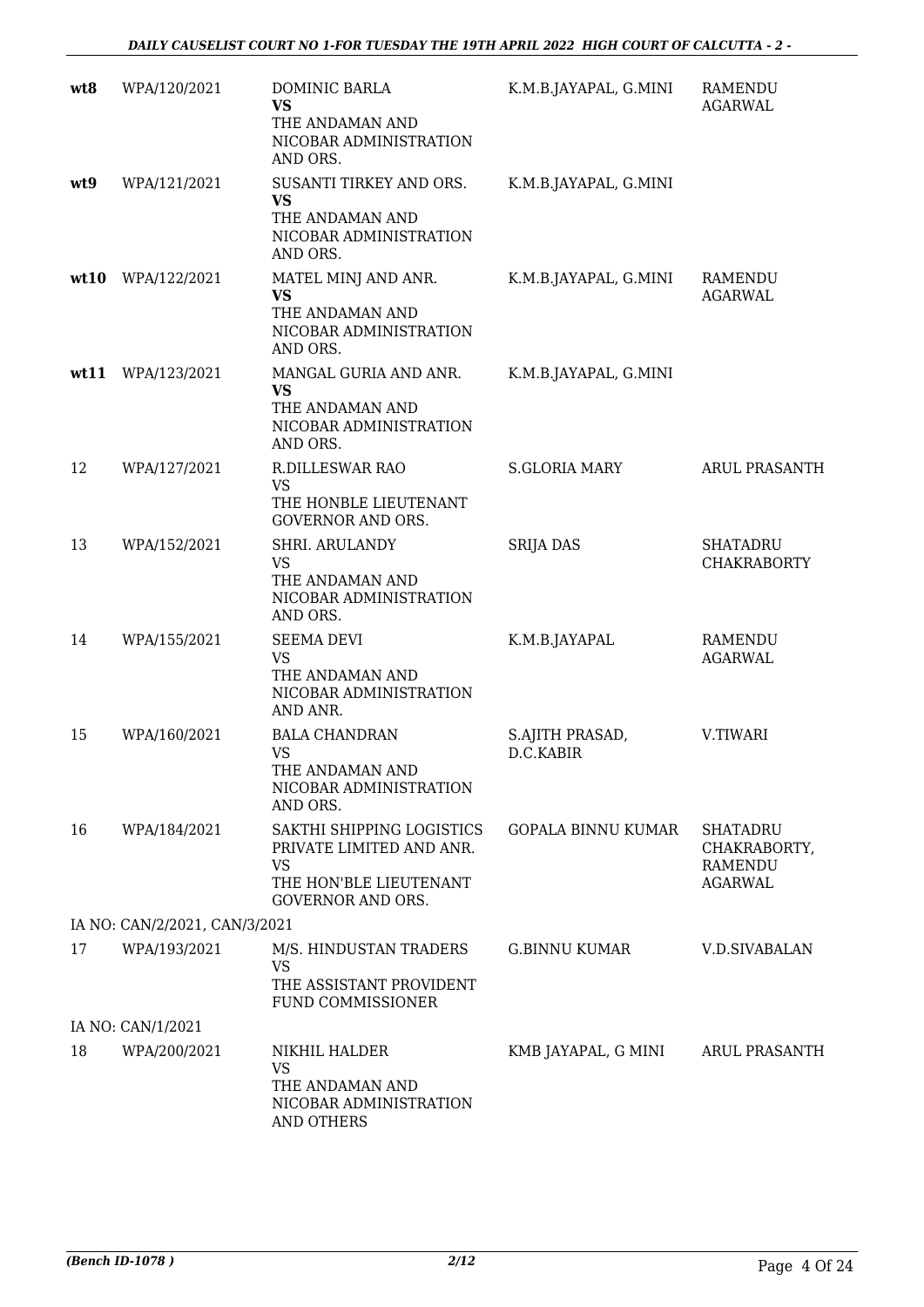| 19 | WPA/204/2021                  | <b>FATHIMA YUSUF</b><br><b>VS</b><br>THE ANDAMAN AND<br>NICOBAR ADMINISTRATION<br>AND ORS.              | <b>ANJILI NAG</b>                | ARUL PRASANTH<br><b>TULSI LALL</b>    |
|----|-------------------------------|---------------------------------------------------------------------------------------------------------|----------------------------------|---------------------------------------|
| 20 | WPA/216/2021                  | KALACHAND GHARAMI<br><b>VS</b><br>THE LIEUTENANT<br><b>GOVERNOR AND ORS</b>                             | ANANDA HALDER                    | <b>RAMENDU</b><br><b>AGARWAL</b>      |
| 21 | WPA/243/2021                  | SHRI C P SAJEEV AND ORS<br><b>VS</b><br>UNION OF INDIA AND ORS.                                         | <b>SOMA</b><br>CHOWDHURY(BANDHU) | <b>SHATADRU</b><br><b>CHAKRABORTY</b> |
| 22 | WPA/244/2021                  | M/S SAGAR ENGINEERING<br><b>INDUSTRIES</b><br><b>VS</b><br>THE LIEUTENANT<br><b>GOVERNOR AND OTHERS</b> | <b>GOPALA BINNU KUMAR</b>        | <b>RAMENDU</b><br><b>AGARWAL</b>      |
|    | IA NO: CAN/1/2021, CAN/2/2022 |                                                                                                         |                                  |                                       |
| 23 | WPA/248/2021                  | M/S RAGASUMUM<br>CONSTRUCTORS AND ORS<br><b>VS</b><br>THE LIEUTENANT<br><b>GOVERNOR AND OTHERS</b>      | <b>GOPALA BINNU KUMAR</b>        | <b>RAMENDU</b><br><b>AGARWAL</b>      |
| 24 | WPA/264/2021                  | VINAY PAL SINGH<br><b>VS</b><br>THE LIEUTENANT<br><b>GOVERNOR AND OTHERS</b>                            | K.M.B. JAYAPAL                   | <b>SHATADRU</b><br><b>CHAKRABORTY</b> |
| 25 | WPA/268/2021                  | K. SACHAWATI<br><b>VS</b><br>THE ASSISTANT ENGINEER                                                     | K.SABIR                          |                                       |
| 26 | WPA/269/2021                  | K. KANTHAM<br><b>VS</b><br>THE ASSISTANT ENGINEER                                                       | K.SABIR                          | <b>RAMENDU</b><br><b>AGARWAL</b>      |
| 27 | WPA/271/2021                  | <b>SUBENDU MATA</b><br><b>VS</b><br>THE HON'BLE LT.GOVERNOR                                             | <b>GOPALA BINNU KUMAR</b>        | <b>RAMENDU</b><br><b>AGARWAL</b>      |
|    | IA NO: CAN/1/2022             |                                                                                                         |                                  |                                       |
| 28 | WPA/281/2021                  | <b>BILLO RANI BAROI</b><br><b>VS</b><br>THE LIEUTENANT<br><b>GOVERNOR AND OTHERS</b>                    | ANANDA HALDER                    | RAMENDU<br><b>AGARWAL</b>             |
| 29 | WPA/291/2021                  | K. KANNAN<br><b>VS</b><br>THE ANDAMAN AND<br>NICOBAR ADMINISTRATION<br><b>AND OTHERS</b>                | S. GLORIA MARY                   | RAMENDU<br><b>AGARWAL</b>             |
| 30 | WPA/293/2021                  | NIKUNJA BIHARI MITRA<br><b>VS</b><br>THE ASSISTANT ENGINEER                                             | K.SABIR                          | <b>SHATADRU</b><br><b>CHAKRABORTY</b> |
| 31 | WPA/294/2021                  | PRAKASH MISTRY<br><b>VS</b><br>THE DEPUTY COMMISSIONER<br>AND OTHERS                                    | ANANDA HALDER                    | <b>RAMENDU</b><br><b>AGARWAL</b>      |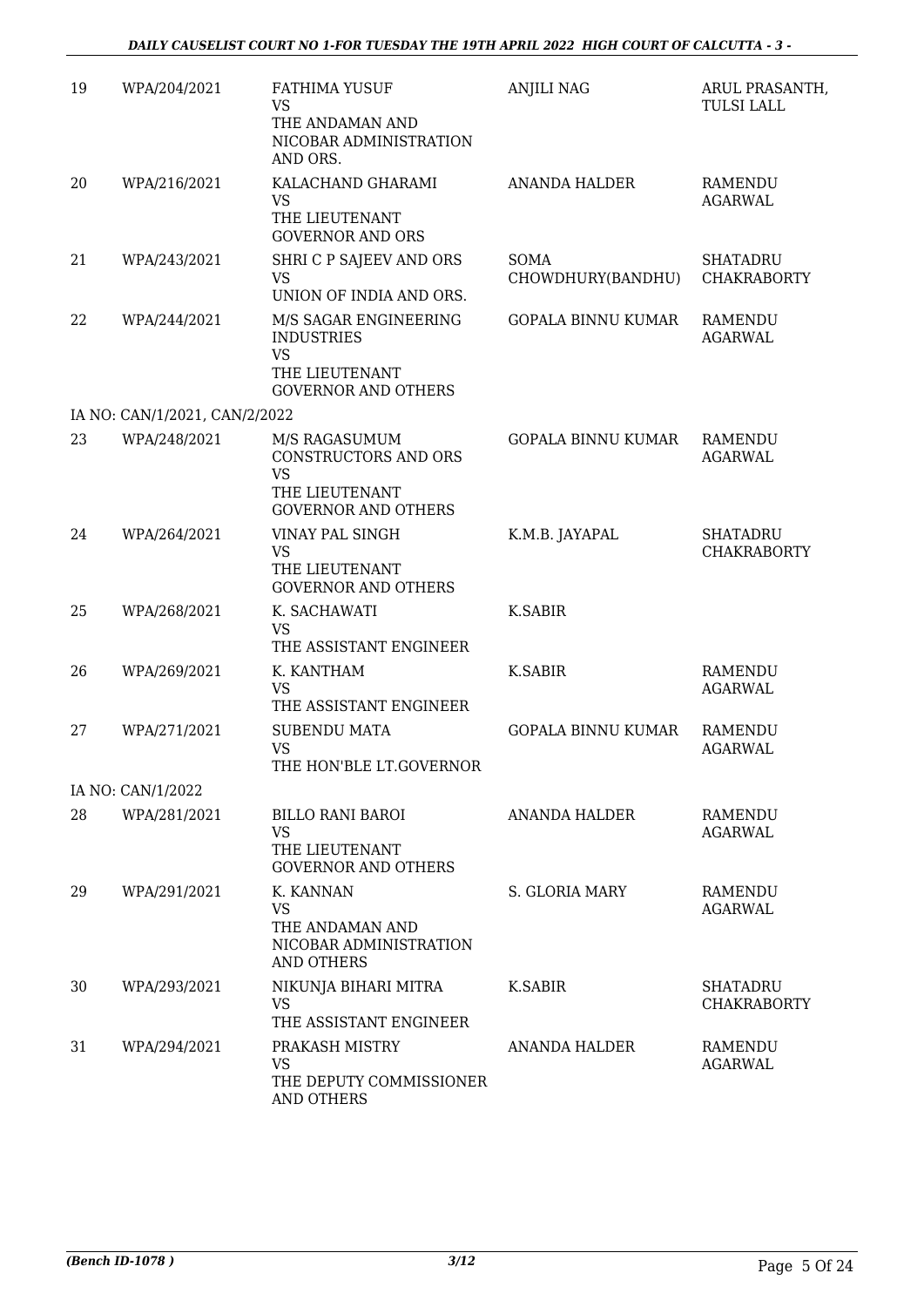| 32 | WPA/295/2021 | ANDAMAN AND NICOBAR<br>RAJYA KARMACHARI<br>MAHASANGH AND ANOTHER                                                                   | <b>GOPALA BINNU KUMAR</b>           | <b>SHATADRU</b><br>CHAKRABORTY,<br><b>RAMENDU</b> |
|----|--------------|------------------------------------------------------------------------------------------------------------------------------------|-------------------------------------|---------------------------------------------------|
|    |              | <b>VS</b><br>THE LIEUTENANT<br><b>GOVERNOR AND OTHERS</b>                                                                          |                                     | <b>AGARWAL</b>                                    |
| 33 | WPA/301/2021 | GOPAL GANGULI<br><b>VS</b><br>THE ELECTION<br>COMMISSIONER FOR UT,                                                                 | N.A.KHAN                            |                                                   |
| 34 | WPA/305/2021 | DAVINDER PAL SINGH<br><b>VS</b><br>THE LIEUTENANT<br><b>GOVERNOR AND OTHERS</b>                                                    | ANJILI NAG, SHIPRA<br><b>MANDAL</b> | SHATADRU<br>CHAKRABORTY,<br>A.S.ZINU              |
| 35 | WPA/315/2021 | SANJEET ROY<br><b>VS</b><br>THE ANDAMAN AND<br>NICOBAR ADMINISTRATION<br><b>AND OTHERS</b>                                         | K.M.B.JAYAPAL                       |                                                   |
| 36 | WPA/316/2021 | KANAI LALL SARKAR AND<br><b>ANOTHER</b><br><b>VS</b><br>THE UNION TERRITORY OF<br>ANDAMAN AND NICOBAR<br><b>ISLANDS AND OTHERS</b> | K.M.B. JAYAPAL                      |                                                   |
| 37 | WPA/317/2021 | RAVICHANDRAN<br><b>VS</b><br>THE UNION OF INDIA AND<br><b>OTHERS</b>                                                               | PARDESHIA MUNDA                     |                                                   |
| 38 | WPA/2/2022   | SANJEET ROY<br><b>VS</b><br>THE ANDAMAN AND<br>NICOBAR ADMINISTRATION                                                              | KMB JAYAPAL, G.MINI                 |                                                   |
| 39 | WPA/10/2022  | K. JANARDHAN<br><b>VS</b><br>THE DEPUTY COMMISSIONER<br>(EXCISE) AND OTHERS                                                        | ANANDA HALDER                       | SALIM MOHAMMED                                    |
| 40 | WPA/14/2022  | <b>SHAHINA BANO</b><br><b>VS</b><br>THE CHIEF SECRETARY AND<br>ORS.                                                                | <b>GOPALA BINNU KUMAR</b>           |                                                   |
| 41 | WPA/15/2022  | M. NOKRAJ<br><b>VS</b><br>THE UNION OF INDIA AND<br><b>OTHERS</b>                                                                  | RAKESH KUMAR                        | <b>SALIM MOHAMMED</b>                             |
| 42 | WPA/16/2022  | K.R.SURESH KUMAR<br><b>VS</b><br>THE LIEUTENANT<br><b>GOVERNOR AND OTHERS</b>                                                      | V.D. SIVABALAN                      | <b>SALIM MOHAMMED</b>                             |
| 43 | WPA/17/2022  | <b>ANIL BAIDYA</b><br><b>VS</b><br>THE EXECUTIVE ENGINEER<br><b>AND OTHERS</b>                                                     | ANANDA HALDER                       | SALIM MOHAMMED,<br><b>SUDARSAN BISWAS</b>         |
| 44 | WPA/28/2022  | THE CANARA BANK<br><b>VS</b><br>THE SUB-REGISTRAR AND<br><b>ANOTHER</b>                                                            | <b>ANJILI NAG</b>                   | <b>SALIM MOHAMMED</b>                             |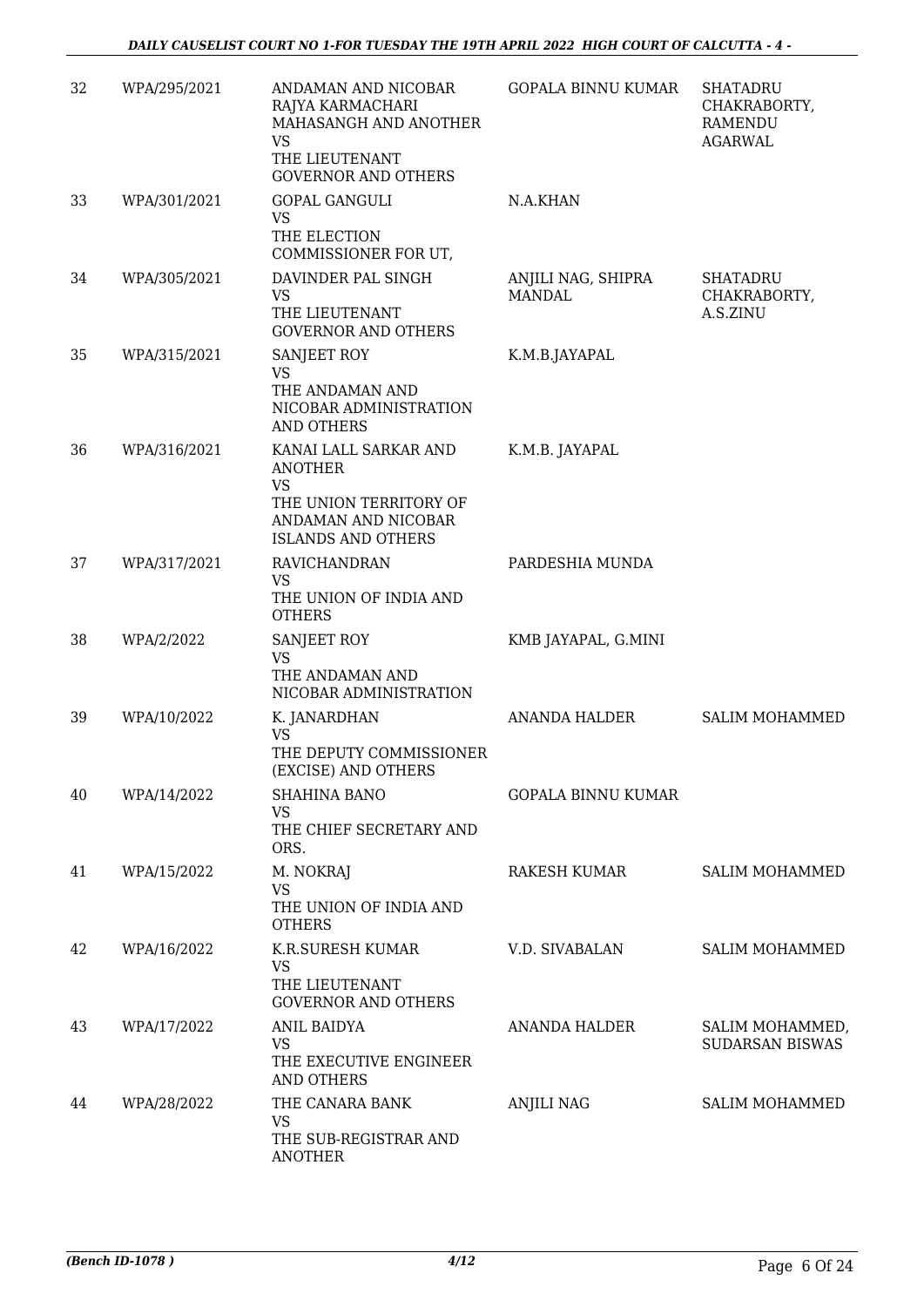| 45   | WPA/29/2022      | UPEN CHANDRA BISWAS<br><b>VS</b><br>THE ADMINISTRATION AND<br>NICOBAR ADMINISTRATION<br><b>AND OTHERS</b>         | K.M.B.JAYAPAL  |                |
|------|------------------|-------------------------------------------------------------------------------------------------------------------|----------------|----------------|
|      | wt46 WPA/30/2022 | MANJULA DEVI<br><b>VS</b><br>THE ANDAMAN AND<br>NICOBAR ADMINISTRATION<br><b>AND OTHERS</b>                       | K.M.B. JAYAPAL |                |
|      | wt47 WPA/31/2022 | <b>SASHI KALA</b><br><b>VS</b><br>THE ANDAMAN AND<br>NICOBAR ADMINISTRATION<br>AND OTHERS                         | K.M.B. JAYAPAL |                |
|      | wt48 WPA/32/2022 | NIRMALA DEVI ALIAS<br>NIRMALA LALL<br><b>VS</b><br>THE ANDAMAN AND<br>NICOBAR ADMINISTRATION<br>AND OTHERS        | K.M.B.JAYAPAL  |                |
| wt49 | WPA/33/2022      | SACHIN CHANDRA BISWAS<br><b>VS</b><br>THE ANDAMAN AND<br>NICOBAR ADMINISTRTION<br>AND OTHERS                      | K.M.B. JAYAPAL |                |
| wt50 | WPA/34/2022      | PRAVEEN CHANDRA BISWAS<br><b>VS</b><br>THE ANDAMAN AND<br>NICOBAR ADMINISTRATION<br>AND OTHERS                    | K.M.B.JAYAPAL  |                |
| wt51 | WPA/35/2022      | <b>SURILLA DEVI</b><br><b>VS</b><br>THE ANDAMAN AND<br>NICOBAR ADMINISTRATION<br><b>AND OTHERS</b>                | K.M.B. JAYAPAL |                |
|      | wt52 WPA/36/2022 | ROMILA DEVI<br><b>VS</b><br>THE ANDAMAN AND<br>NICOBAR ADMINISTRATION<br>AND OTHERS                               | K.M.B.JAYAPAL  |                |
|      | wt53 WPA/46/2022 | <b>SARMILA DEVI</b><br><b>VS</b><br>THE ANDAMAN AND<br>NICOBAR ADMINISTRATION<br><b>AND OTHERS</b>                | KMB JAYAPAL    |                |
|      | wt54 WPA/47/2022 | NAVEEN CHANDRA BISWAS<br><b>VS</b><br>THE ANDAMAN AND<br>NICOBAR ADMINISTRATION<br><b>AND OTHERS</b>              | KMB JAYAPAL    |                |
| 55   | WPA/39/2022      | SMT B CHANDRA KALA AND<br><b>ORS</b><br><b>VS</b><br>THE CHIEF SECRETARY,<br>ANDAMAN AND NICOBAR<br>ADMIN AND ORS | SANJAY SAHA    | SALIM MOHAMMED |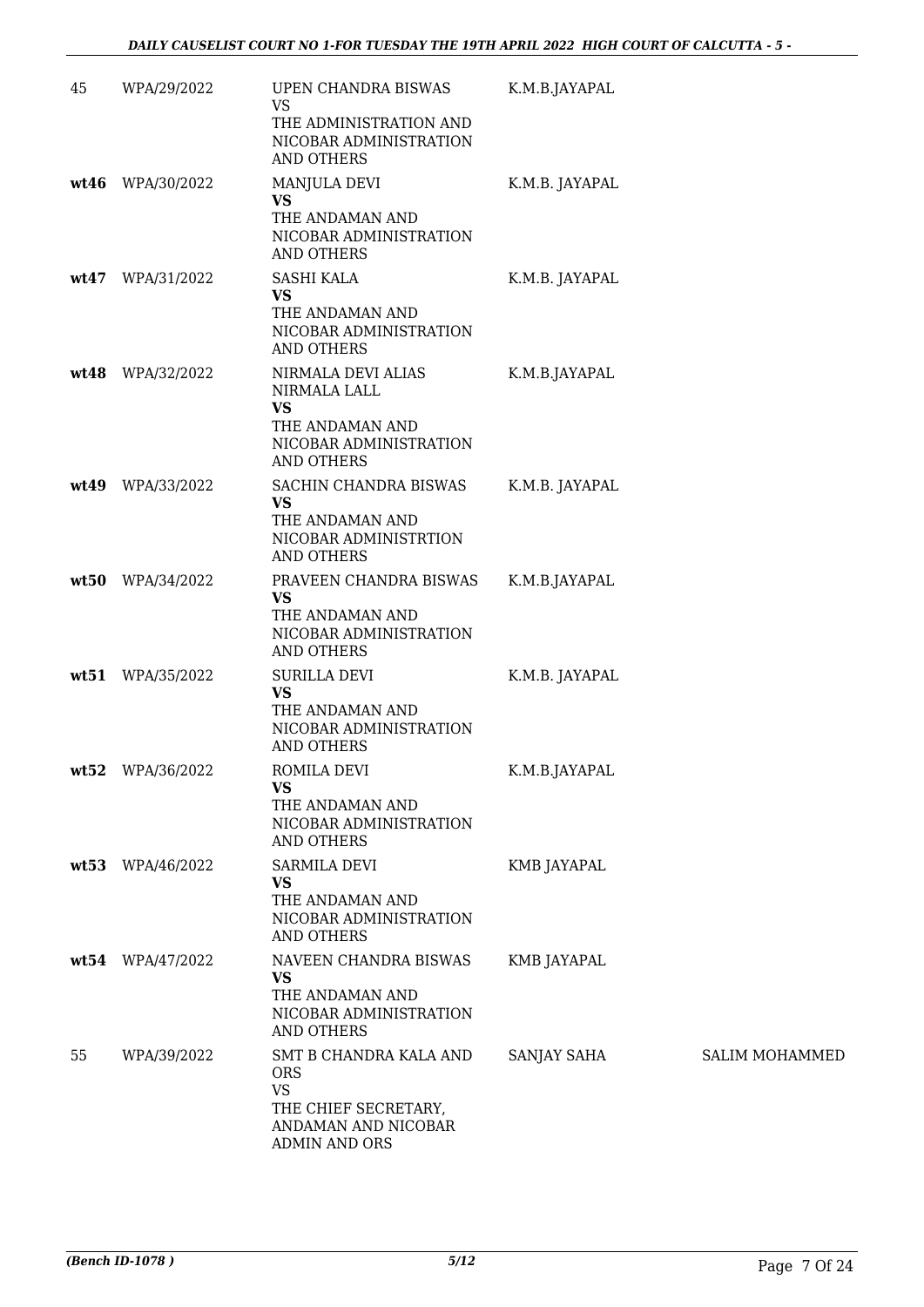| 56 | WPA/40/2022 | SATYENDRA SINGH<br><b>VS</b><br>THE CHIEF SECRETARY,<br>ANDAMAN AND NICOBAR<br>ADMIN, PORT BLAIR AND ORS                                            | SANJAY SAHA               | <b>SALIM MOHAMMED</b>                      |
|----|-------------|-----------------------------------------------------------------------------------------------------------------------------------------------------|---------------------------|--------------------------------------------|
| 57 | WPA/42/2022 | FATHIMA BIBI<br><b>VS</b><br>THE PORT BLAIR MUNICIPAL<br><b>COUNCIL AND ORS</b>                                                                     | ARANYA SAHA               | <b>ARUL PRASANTH</b>                       |
| 58 | WPA/45/2022 | RAJESH CHADDA<br><b>VS</b><br>THE SUB REGISTRAR<br>(CAMPBELL BAY) AND ORS.                                                                          | <b>S.N.TEENA HUDSON</b>   |                                            |
| 59 | WPA/50/2022 | <b>SHAKTI DAS</b><br><b>VS</b><br>THE DEPUTY COMMISSIONER<br>AND OTHERS                                                                             | <b>ANANDA HALDER</b>      | SALIM MOHAMMED,<br><b>V.D.SIVABALAN</b>    |
| 60 | WPA/51/2022 | PRADEEP KUJUR<br><b>VS</b><br>THE DIVISIONAL FOREST<br><b>OFFICER</b>                                                                               | <b>GOPALA BINNU KUMAR</b> |                                            |
| 61 | WPA/60/2022 | <b>INDERNATH</b><br><b>VS</b><br>THE LIEUTENANT<br><b>GOVERNOR AND OTHERS</b>                                                                       | <b>K.SABIR</b>            | <b>SALIM MOHAMMED</b>                      |
| 62 | WPA/62/2022 | <b>JAG NARAYAN</b><br><b>VS</b><br>THE ANDAMAN AND<br>NICOBAR ADMINISTRATION<br>AND ORS.                                                            | K.M.B.JAYAPAL             | <b>SALIM MOHAMMED</b>                      |
| 63 | WPA/63/2022 | THENALIL ABRAHAM<br><b>THOMAS</b><br><b>VS</b><br>THE DEPUTY COMMISSIONER                                                                           | K.SABIR                   | <b>SALIM MOHAMMED</b>                      |
| 64 | WPA/64/2022 | S. SANTOSH KUMAR AND<br><b>OTHERS</b><br><b>VS</b><br>THE LIEUTENANT<br><b>GOVERNOR AND OTHERS</b>                                                  | <b>ANJILI NAG</b>         | N.A.KHAN                                   |
| 65 | WPA/66/2022 | ANDAMAN AND NICOBAR<br><b>COOPERATIVE WORKERS</b><br><b>UNION</b><br><b>VS</b><br>MALABAR COOPERATIVE<br>COCONUT FARMING SOCIETY<br><b>OGRABRAJ</b> | G.BINNU KUMAR             | DEEP CHAIM KABIR,<br><b>S.AJITH PRASAD</b> |
| 66 | WPA/69/2022 | <b>VINITHA KUMARI</b><br><b>VS</b><br>THE LIEUTENANT<br><b>GOVERNOR AND ORS.</b>                                                                    | K.M.B.JAYAPAL             |                                            |
| 67 | WPA/70/2022 | <b>TARAMANI DEVI</b><br><b>VS</b><br>THE ANDAMAN AND<br>NICOBAR ADMINISTRATION<br>AND ANR.                                                          | K.M.B.JAYAPAL             |                                            |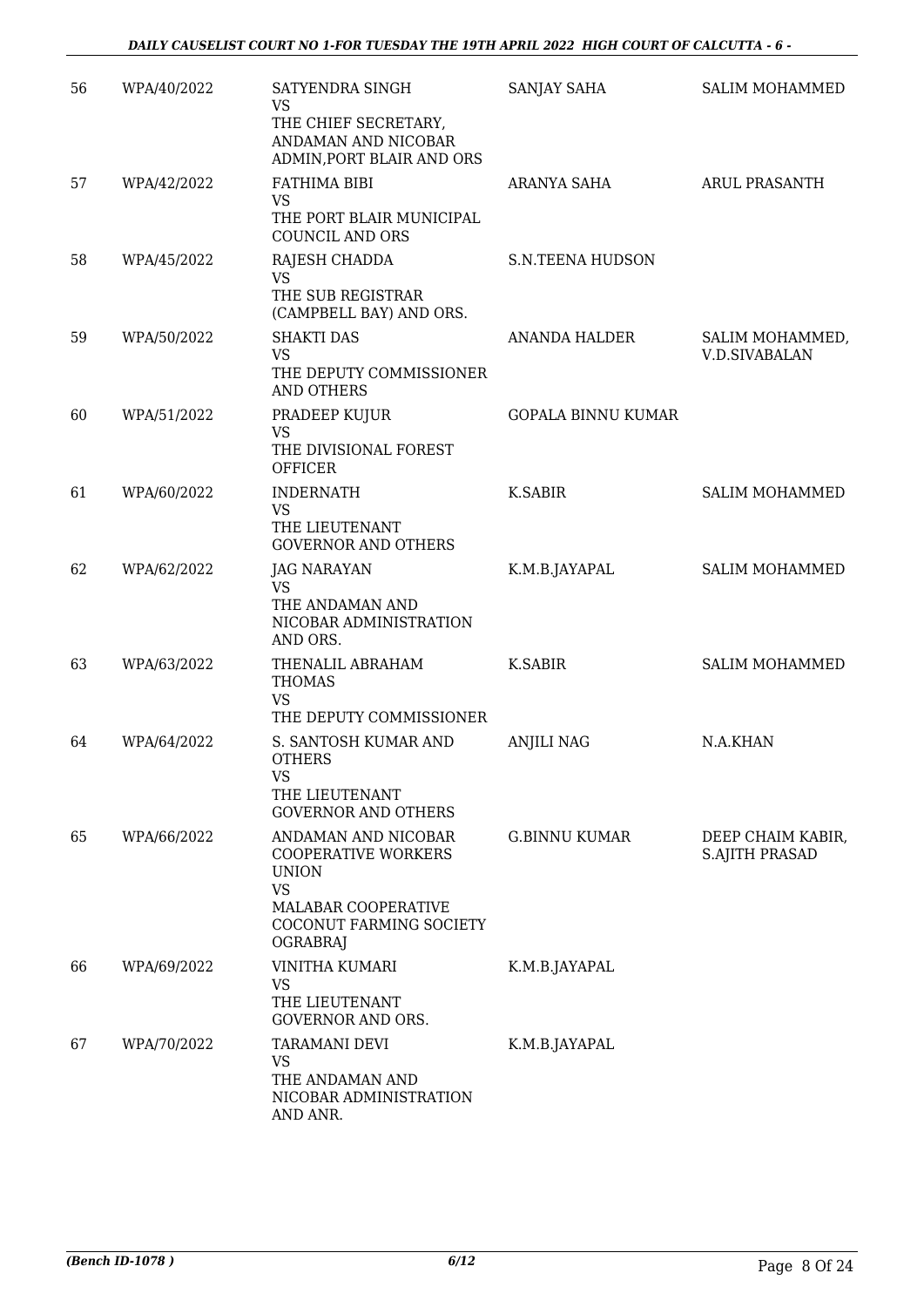| 68 | WPA/71/2022 | MISS KIRAN KUMARI<br><b>VS</b><br>THE ANDAMAN AND<br>NICOBAR ADMINISTRATION<br>AND ANR.     | K.M.B.JAYAPAL     |                                                              |
|----|-------------|---------------------------------------------------------------------------------------------|-------------------|--------------------------------------------------------------|
| 69 | WPA/72/2022 | <b>JHIRGA TIRKEY</b><br>VS.                                                                 | K.SABIR           |                                                              |
|    |             | THE DEPUTY COMMISSIONER<br>AND ANR.                                                         |                   |                                                              |
| 70 | WPA/73/2022 | G.PURUSOTHAM<br><b>VS</b><br>THE DEPUTY COMMISSIONER<br>AND ANR.                            | K. SABIR          |                                                              |
| 71 | WPA/75/2022 | M/S HONEY BAR AND<br><b>RESTAURANT</b><br><b>VS</b><br>THE UNION TERRITORY OF               | K.M.B. JAYAPAL    | <b>SHATADRU</b><br>CHAKRABORTY,<br>RAMENDU<br><b>AGARWAL</b> |
|    |             | ANDAMAN AND NICOBAR<br>ISLAND AND ORS.                                                      |                   |                                                              |
| 72 | WPA/77/2022 | MANTU MONDAL<br><b>VS</b><br>THE DEPUTY COMMISSIONER                                        | <b>K.SABIR</b>    |                                                              |
| 73 | WPA/78/2022 | <b>JULEE BAIRAGI</b><br><b>VS</b><br>THE REGISTRAR (BIRTHS                                  | <b>ANJILI NAG</b> |                                                              |
| 74 | WPA/79/2022 | AND DEATHS) AND ANR.<br>A. KANNAN                                                           | <b>ANJILI NAG</b> |                                                              |
|    |             | <b>VS</b><br>THE SUB-<br><b>DIVISIONALMAGISTRATE</b>                                        |                   |                                                              |
| 75 | WPA/80/2022 | <b>PURNIMA</b><br><b>VS</b><br>THE ANDAMAN AND<br>NICOBAR ADMINISTRATION<br>AND ANR.        | K.M.B. JAYAPAL    |                                                              |
| 76 | WPA/81/2022 | ROOFERS HOTELS LIMITED<br>AND ANR.<br><b>VS</b><br>THE DEPUTY<br>COMMISSIONERA AND ORS.     | <b>ANJILI NAG</b> |                                                              |
| 77 | WPA/82/2022 | <b>SASHIKALA</b><br><b>VS</b><br>THE ANDAMAN AND<br>NICOBAR ADMINISTRATION<br>AND ANR.      | K.M.B.JAYAPAL     |                                                              |
| 78 | WPA/83/2022 | K. SARAVANAN<br><b>VS</b><br>THE LIEUTENANT<br><b>GOVERNOR AND ORS.</b>                     | <b>ANJILI NAG</b> |                                                              |
| 79 | WPA/84/2022 | <b>SULABHA KISHEN</b><br><b>VS</b><br>THE ANDAMAN AND<br>NICOBAR ADMINISTRATION<br>AND ANR. | K.M.B. JAYAPAL    |                                                              |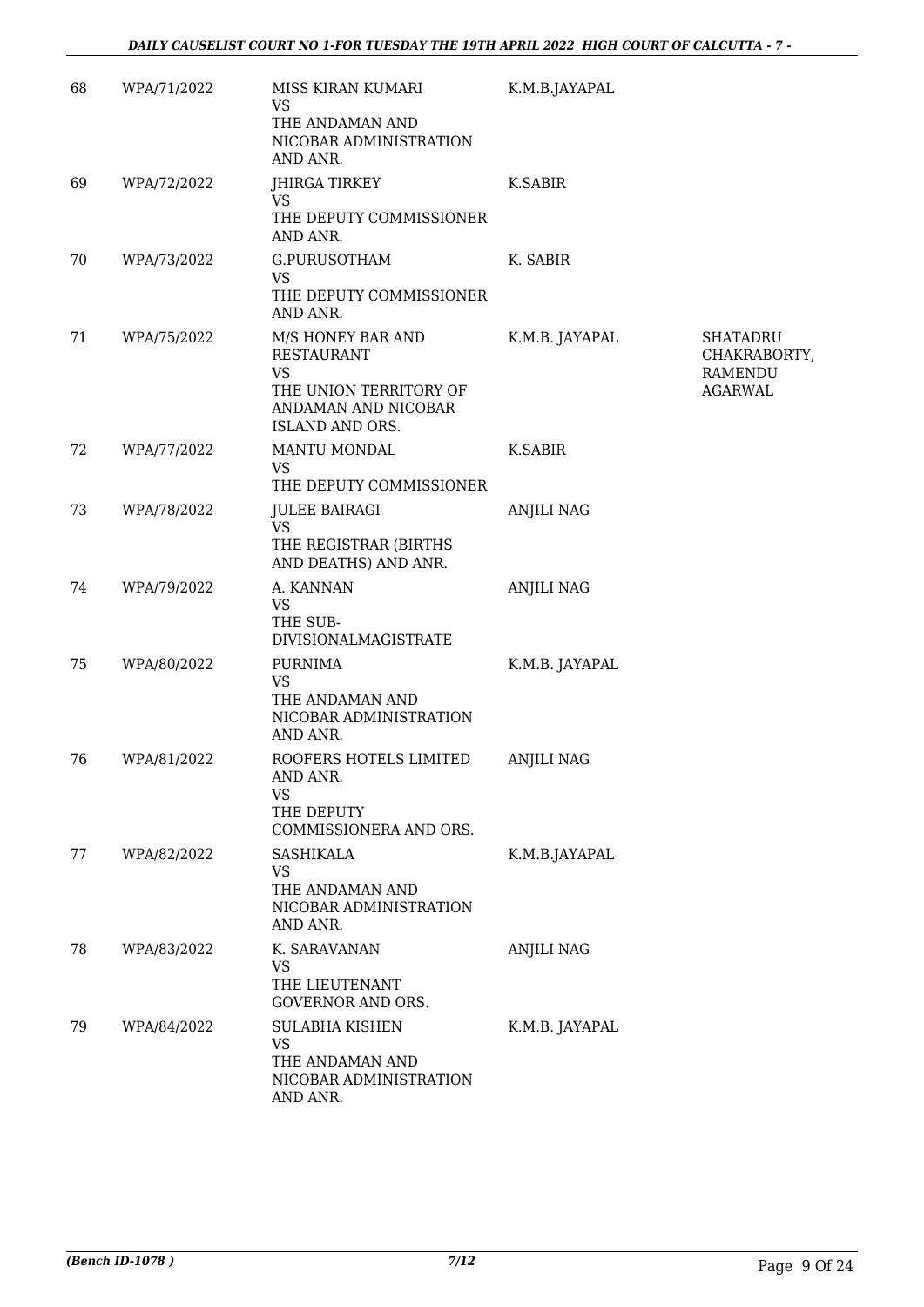| 80 | WPA/85/2022  | <b>VIKAS KISHEN</b><br><b>VS</b><br>THE ANDAMAN AND<br>NICOBAR ADMINISTRATION<br>AND ANR.                     | K.M.B. JAYAPAL            |
|----|--------------|---------------------------------------------------------------------------------------------------------------|---------------------------|
| 81 | WPA/87/2022  | <b>KHAGAN SIKDER</b><br><b>VS</b><br>THE LIEUTENANT<br><b>GOVERNOR AND ORS.</b>                               | PROHIT MOHAN LAL          |
| 82 | WPA/92/2022  | RADHA DEY AND ORS.<br>VS.<br>THE DEPUTY COMMISSIONER<br>AND ANR.                                              | N.A.KHAN                  |
| 83 | WPA/93/2022  | RANJITA MISTRY<br><b>VS</b><br>THE DIRECTOR OF HEALTH<br>SERVICES AND ANR.                                    | N.A.KHAN                  |
| 84 | WPA/94/2022  | <b>SANTHA KUMARI</b><br>VS.<br>THE LIEUTENANT<br>GOVERNOR AND ORS.                                            | MAHESHWAR LALL            |
| 85 | WPA/95/2022  | G. PALANI<br><b>VS</b><br>THE ANDAMAN AND<br>NICOBAR ADMINISTRATION<br>AND ORS.                               | G.MINI                    |
| 86 | WPA/96/2022  | T.V.MOHAN<br><b>VS</b><br>THE LIEUTENANT<br><b>GOVERNOR AND ORS.</b>                                          | <b>VEEDUR NARAYAN</b>     |
| 87 | WPA/98/2022  | ANITA MONDAL AND<br><b>ANOTHER</b><br><b>VS</b><br>THE LIEUTENANT<br><b>GOVERNOR AND OTHERS</b>               | VEEDUR NARAYAN,<br>M.LALL |
| 88 | WPA/99/2022  | M/S ASSOCIATED<br><b>INDUSTRIES</b><br>VS.<br>THE ANDAMAN AND<br>NICOBAR ADMINISTRATION<br><b>AND OTHERS</b>  | RAJEEV KUMAR NANDY        |
| 89 | WPA/104/2022 | A. PRIYADHARSHAN ALIAS<br><b>DARSAN</b><br><b>VS</b><br>THE ANDAMAN AND<br>NICOBAR ADMINISTRATION<br>AND ORS. | K.M.B. JAYAPAL            |
| 90 | WPA/105/2022 | C. ARMUGAM<br><b>VS</b><br>THE ANDAMAN AND<br>NICOBAR ADMINISTRATION<br>AND ORS.                              | K.M.B. JAYAPAL            |

### **SPECIALLY FIXED MATTERS**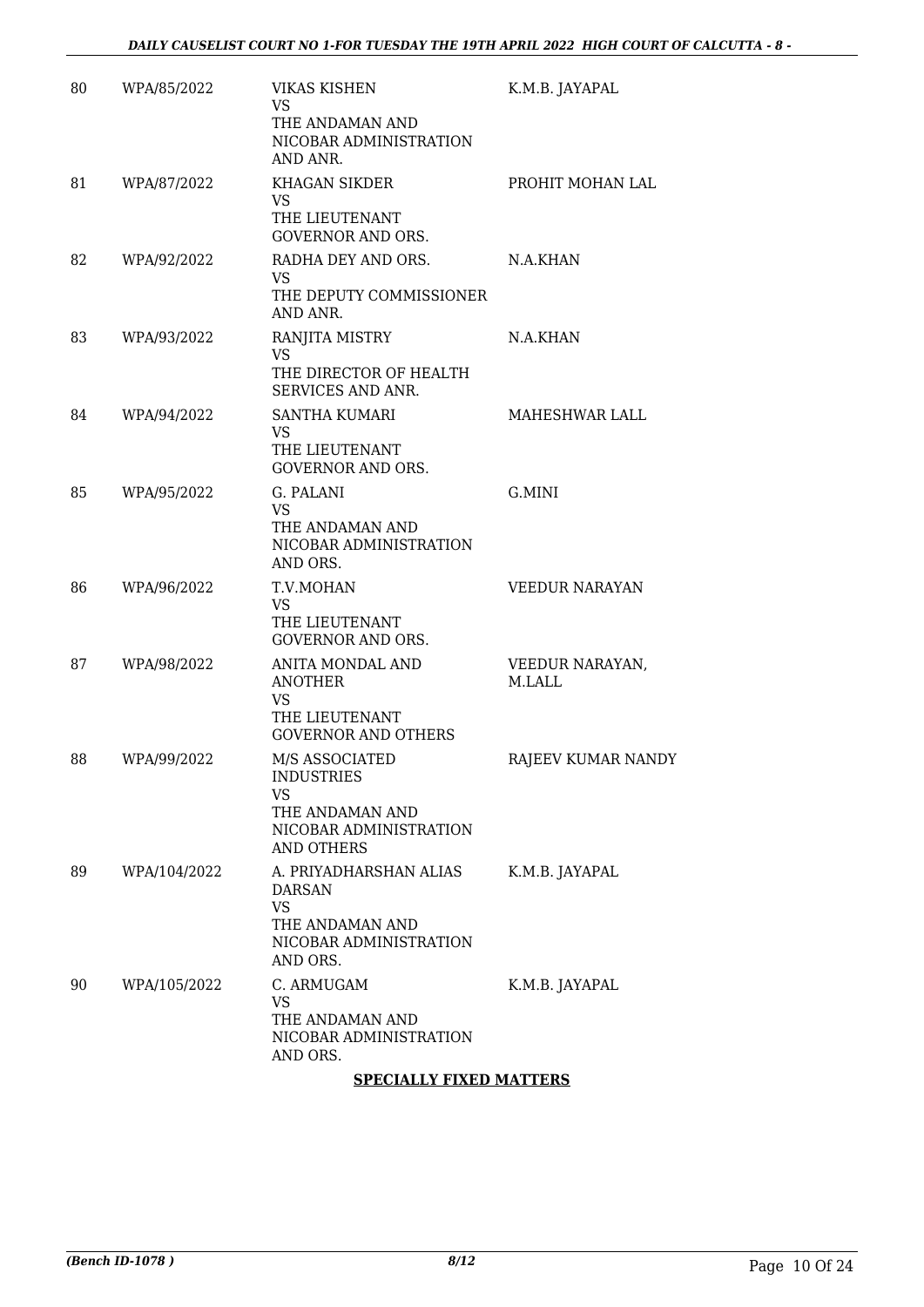| 91   | WPA/173/2021                  | <b>S.VIJAY KUMAR</b><br><b>VS</b><br>THE LIEUTENANT<br><b>GOVERNOR (DISCIPLINARY</b><br><b>AUTHORITY)</b>                                          | <b>GOPALA BINNU KUMAR</b>                          | RAMENDU<br><b>AGARWAL</b>                                           |  |  |
|------|-------------------------------|----------------------------------------------------------------------------------------------------------------------------------------------------|----------------------------------------------------|---------------------------------------------------------------------|--|--|
|      | IA NO: CAN/1/2021, CAN/2/2021 |                                                                                                                                                    |                                                    |                                                                     |  |  |
|      |                               | <b>FOR ORDERS</b>                                                                                                                                  |                                                    |                                                                     |  |  |
| 92   | WPA/92/2021                   | SHABAB ALI AND ORS.<br><b>VS</b><br>THE LIEUTENANT<br><b>GOVERNOR AND ORS.</b>                                                                     | ANANDA HALDER                                      | ARUL PRASANTH,<br>K.M.B.JAYAPAL                                     |  |  |
| wt93 | WPA/313/2018                  | <b>SHOBA SINGH</b><br><b>VS</b><br>THE ANDAMAN AND<br>NICOBAR ADMINISTRATION<br>AND ORS.                                                           | K.M.B.JAYAPAL                                      |                                                                     |  |  |
| 94   | WPA/192/2021                  | CENTRE OF INDIAN TRADE<br><b>UNIONS</b><br><b>VS</b><br>THE LIEUTENANT<br><b>GOVERNOR AND ORS.</b>                                                 | <b>G.BINNU KUMAR</b>                               | <b>SHATADRU</b><br>CHAKRABORTY,<br><b>RAMENDU</b><br><b>AGARWAL</b> |  |  |
|      | <b>APPLICATION</b>            |                                                                                                                                                    |                                                    |                                                                     |  |  |
| 95   | WPA/59/2020                   | G.P.MANI<br><b>VS</b><br>ANDAMAN NICOBAR<br><b>ISLANDS INTEGRATED</b><br><b>DEVELOPMENT</b><br><b>CORPORATION LIMITED</b><br>(ANIIDCO) AND ANOTHER | <b>GOPALA BINNU KUMAR</b>                          |                                                                     |  |  |
|      | IA NO: CAN/1/2022             |                                                                                                                                                    |                                                    |                                                                     |  |  |
| 96   | AP/13/2021                    | MARINE SERVICES PVT. LTD.<br>AND ANR.<br><b>VS</b><br>THE HON'BLE LIEUTENANT<br><b>GOVERNOR AND ANR.</b>                                           | MOHD. TABRAIZ                                      | <b>SHATADRU</b><br>CHAKRABORTY,<br><b>RAMENDU</b><br><b>AGARWAL</b> |  |  |
|      | IA NO: CAN/1/2022             |                                                                                                                                                    |                                                    |                                                                     |  |  |
|      |                               | <b>FOR HEARING</b>                                                                                                                                 |                                                    |                                                                     |  |  |
| 97   | WPA/159/2014                  | A.ZAHEED<br><b>VS</b><br>THE ANDAMAN AND<br>NICOBAR ADMINISTRATION<br>AND ORS.                                                                     | K.M.B.JAYAPAL, G.MINI                              | ARUL PRASANTH                                                       |  |  |
| 98   | WPA/9/2018                    | P.SUNDARA RAO<br><b>VS</b><br>THE LIEUTENANT<br><b>GOVERNOR AND ORS.</b>                                                                           | <b>GOPALA BINNU KUMAR</b>                          | SHATADRU<br>CHAKRABORTY,<br><b>RAMENDU</b><br><b>AGARWAL</b>        |  |  |
| 99   | WPA/236/2018                  | EXECUTIVE ENGINEER,<br>CONSTRUCTION DIVISION-II,<br><b>APWD</b><br><b>VS</b><br>S. PRABHAKARAN AND ORS.                                            | <b>SHATADRU</b><br>CHAKRABORTY,<br>RAMENDU AGARWAL | <b>GOPALA BINNU</b><br><b>KUMAR</b>                                 |  |  |
| 100  | WPA/173/2019                  | SHRI BIRSA KINDO<br><b>VS</b><br>THE DIVISIONAL FOREST<br>OFFICER, MAYABUNDER                                                                      | <b>GOPALA BINU KUMAR</b>                           | <b>SHATADRU</b><br>CHAKRABORTY,<br><b>RAMENDU</b><br><b>AGARWAL</b> |  |  |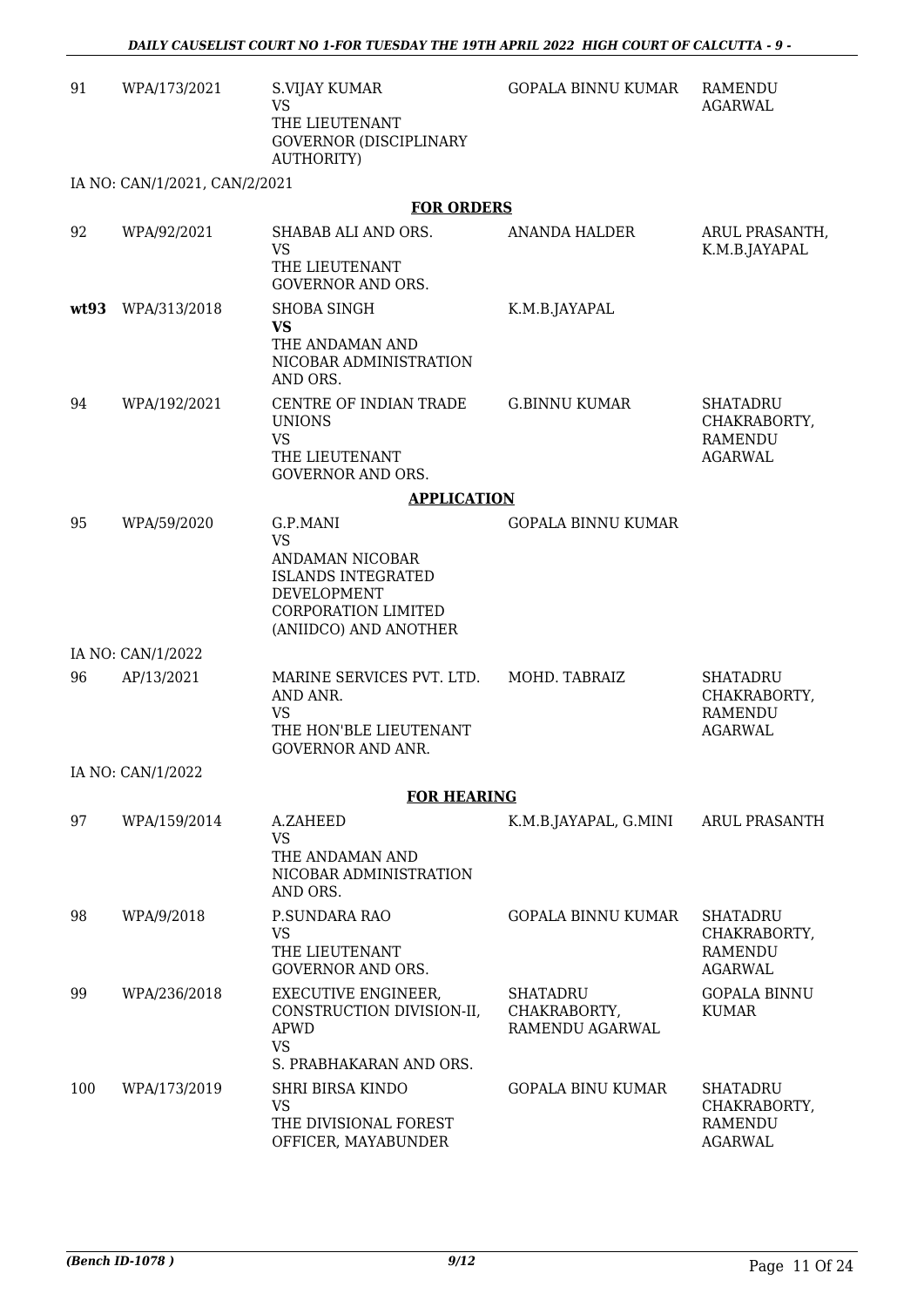| 101 | WPA/206/2019 | <b>SUDEEP RAI SHARMA</b><br>VS<br>THE UNION OF INDIA AND                                                             | <b>GOPALA BINU KUMAR</b>                           | <b>S.GANGULY</b>                      |
|-----|--------------|----------------------------------------------------------------------------------------------------------------------|----------------------------------------------------|---------------------------------------|
|     |              | ORS.                                                                                                                 |                                                    |                                       |
| 102 | WPA/209/2019 | R. KAUSHALYA AND ORS.<br><b>VS</b>                                                                                   | ANJILI NAG, SHIPRA<br>MANDAL.                      | MOHD. TABRAIZ                         |
|     |              | THE UNION OF INDIA AND<br>ORS.                                                                                       |                                                    |                                       |
| 103 | WPA/238/2019 | SMTI. PRIYA MINJ<br><b>VS</b><br>THE ANDAMAN AND<br>NICOBAR ADMINISTRATION<br>AND ANR.                               | K. M. B. JAYAPAL                                   | <b>VIKAS TEWARY</b>                   |
| 104 | WPA/241/2019 | THE EXECUTIVE ENGINEER<br>NORTH ANDAMAN<br>CONSTRUCTION DIVISION<br>(NACD)<br><b>VS</b><br>SMTI. REKHA NAIR AND ORS. | <b>SHATADRU</b><br>CHAKRABORTY,<br>RAMENDU AGARWAL | <b>GOPALA BINNU</b><br><b>KUMAR</b>   |
| 105 | WPA/243/2019 | KARTICK AND ORS.<br><b>VS</b><br>THE LIEUTENANT<br><b>GOVERNOR AND ORS.</b>                                          | ANJILI NAG, SHIPRA<br><b>MANDAL</b>                | RAMENDU<br><b>AGARWAL</b>             |
| 106 | WPA/246/2019 | <b>A.SUNDAR</b><br><b>VS</b>                                                                                         | <b>GOPALA BINNU KUMAR</b>                          | <b>SHATADRU</b><br><b>CHAKRABORTY</b> |
|     |              | THE HONBLE LIEUTENANT<br><b>GOVERNOR AND ORS.</b>                                                                    |                                                    |                                       |
| 107 | WPA/289/2019 | YOHANNAN SAJEEVAN AND<br>ANR.<br><b>VS</b><br>ANDAMAN AND NICOBR<br><b>ADMINISTRATION</b>                            | DEEP CHAIM KABIR,<br><b>AJIT PRASAD</b>            |                                       |
| 108 | WPA/329/2019 | TOURIST WORKERS UNION<br>AND ANR.<br><b>VS</b><br>THE ANDAMAN AND<br>NICOBAR ADMINISTRATION<br>AND ORS.              | <b>GOPALA BINNU KUMAR</b>                          | V.TIWARI, ANJILI<br><b>NAG</b>        |
| 109 | WPA/34/2020  | SMTI. REBA MONDAL<br><b>VS</b><br>THE UNION OF INDIA AND<br>ORS.                                                     | ANANDA HALDER                                      | RAMENDU<br><b>AGARWAL</b>             |
| 110 | WPA/52/2020  | P.KANNAN<br><b>VS</b><br>THE UNION OF INDIA AND<br>ORS.                                                              | K.M.B.JAYAPAL                                      | AJAY KUMAR<br><b>MANDAL</b>           |
| 111 | WPA/54/2020  | <b>KISHEN RAM</b><br><b>VS</b><br>THE LIEUTENANT<br><b>GOVERNOR AND ORS.</b>                                         | G. MINI AND K.M.B.<br><b>JAYAPAL</b>               | SHATADRU<br><b>CHAKRABORTY</b>        |
| 112 | WPA/76/2020  | <b>JOHN WESLEY</b><br><b>VS</b><br>THE ANDAMAN AND<br>NICOBAR ADMINISTRATION<br>AND ORS.                             | K.VIJAY KUMAR                                      | M.P.KAMARAJ                           |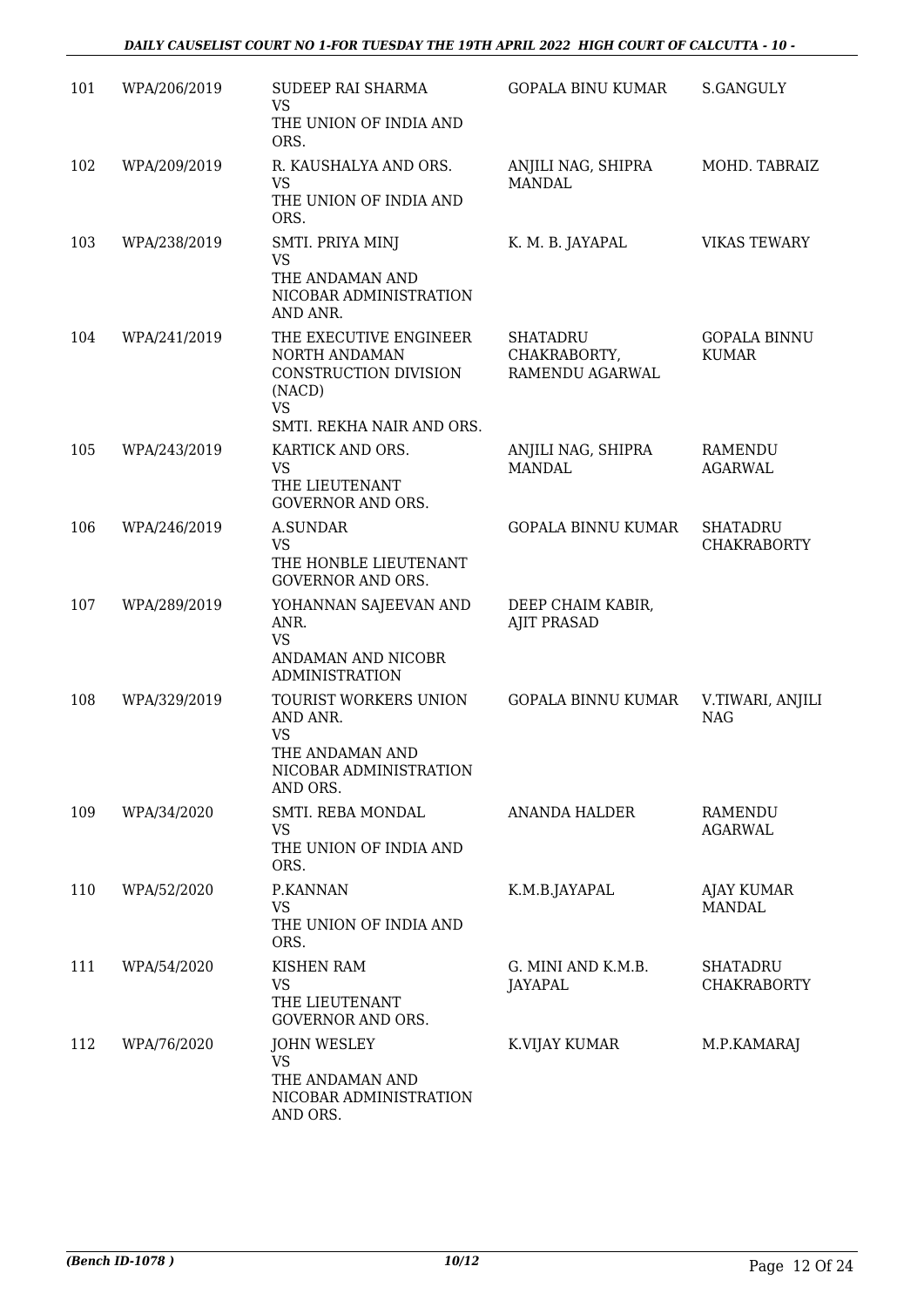| 113 | WPA/91/2020        | Miss Saruna Niza<br><b>VS</b>                                                              | Gopala Binu Kumar             | Mrs. Anjali Nag                       |
|-----|--------------------|--------------------------------------------------------------------------------------------|-------------------------------|---------------------------------------|
|     |                    | Andaman Nicobar Islands<br><b>Integrated Development</b><br>Corporation Limited (ANIIDCO)  |                               |                                       |
| 114 | WPA/94/2020        | JOHN EKKA AND ORS.<br>VS<br>THE UNION OF INDIA AND<br>ORS.                                 | <b>GOPALA BINNU KUMAR</b>     | <b>SHATADRU</b><br>CHAKRABORTY        |
| 115 | WPA/95/2020        | <b>ANITA XESS</b><br><b>VS</b><br>THE UNION OF INDIA AND<br>ORS.                           | <b>GOPALA BINNU KUMAR</b>     | <b>SHATADRU</b><br><b>CHAKRABORTY</b> |
| 116 | WPA/96/2020        | P.VAIKUNTA RAO<br><b>VS</b><br>THE UNION OF INDIA AND<br>ORS.                              | <b>GOPALA BINNU KUMAR</b>     | <b>SHATADRU</b><br><b>CHAKRABORTY</b> |
| 117 | WPA/97/2020        | P.YADAVA RAO<br><b>VS</b><br>THE UNION OF INDIA AND<br>ORS.                                | <b>GOPALA BINNU KUMAR</b>     | <b>SHATADRU</b><br><b>CHAKRABORTY</b> |
| 118 | WPA/102/2020       | SHRI. AKSHAY PANT<br><b>VS</b><br>THE UNION OF INDIA AND<br>ORS.                           | G. MINI AND K.M.B.<br>JAYAPAL | M.P.KAMARAJ                           |
| 119 | WPA/105/2020       | PREM KISHEN<br><b>VS</b><br>THE ANDAMAN AND<br>NICOBAR ADMINISTRATION<br>AND ORS.          | K.M.B.JAYAPAL, G.MINI         | <b>RAMENDU</b><br><b>AGARWAL</b>      |
|     | wt120 WPA/103/2020 | <b>HARISH KISHEN</b><br><b>VS</b><br>THE ANDAMAN AND<br>NICOBAR ADMINISTRATION<br>AND ORS. | K.M.B.JAYAPAL, G.MINI         | <b>RAMENDU</b><br><b>AGARWAL</b>      |
|     | wt121 WPA/104/2020 | RAM KISHEN<br><b>VS</b><br>THE ANDAMAN AND<br>NICOBAR ADMINISTRATION<br>AND ORS.           | K.M.B.JAYAPAL, G.MINI         | RAMENDU<br><b>AGARWAL</b>             |
|     | wt122 WPA/106/2020 | PERNITA DEVI<br><b>VS</b><br>THE ANDAMAN AND<br>NICOBAR ADMINISTRATION<br>AND ORS.         | K.M.B.JAYAPAL, G.MINI         | RAMENDU<br><b>AGARWAL</b>             |
|     | wt123 WPA/70/2021  | HAR JEEVAN RAM<br><b>VS</b><br>THE LIEUTENANT<br><b>GOVERNOR AND ORS.</b>                  | K.M.B.JAYAPAL                 | <b>RAMENDU</b><br><b>AGARWAL</b>      |
|     | wt124 WPA/71/2021  | PREM KISHEN<br><b>VS</b><br>THE ANDAMAN AND<br>NICOBAR ADMINISTRATION<br>AND ORS.          | K.M.B.JAYAPAL                 | <b>RAMENDU</b><br><b>AGARWAL</b>      |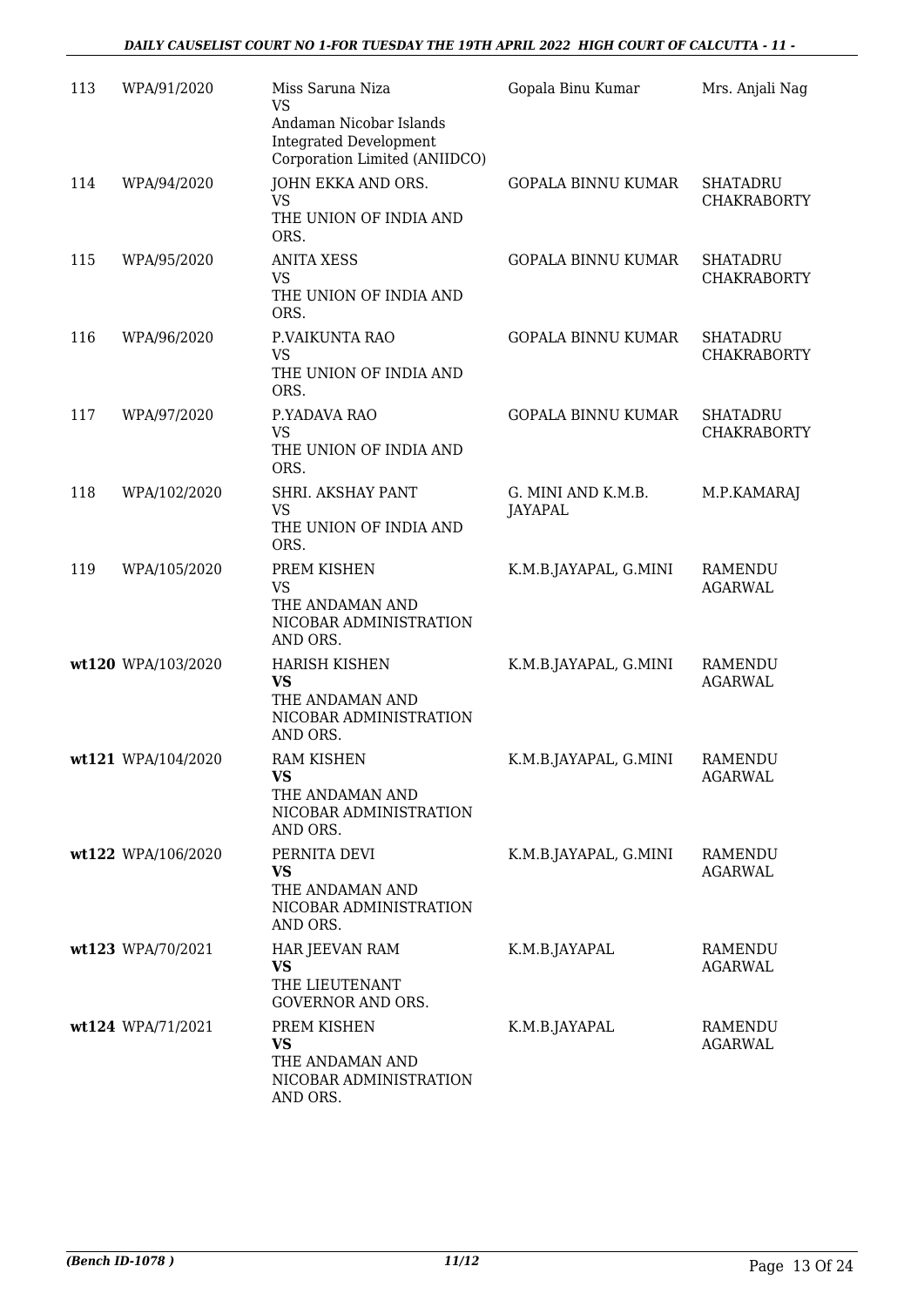|     | wt125 WPA/72/2021                         | <b>HARISH KISHEN</b><br><b>VS</b><br>THE ANDAMAN AND<br>NICOBAR ADMINISTRATION<br>AND ORS.            | K.M.B. JAYAPAL                                     | <b>RAMENDU</b><br><b>AGARWAL</b>                       |
|-----|-------------------------------------------|-------------------------------------------------------------------------------------------------------|----------------------------------------------------|--------------------------------------------------------|
| 126 | WPA/107/2020                              | THE EXECUTIVE ENGINEER<br><b>VS</b><br>S.MANOHARI AND ORS.                                            | <b>V.TIWARI</b>                                    | <b>G.BINNU KUMAR</b>                                   |
|     | wt127 WPA/117/2020                        | S.MANOHARI AND ORS.<br><b>VS</b><br>THE EXECUTIVE ENGINEER,<br>PORT BLAIR NORTH<br>DIVISION, APWD     | GOPALA BINNU KUMAR                                 | V.TIWARI                                               |
| 128 | WPA/109/2020                              | <b>SASI KALA</b><br><b>VS</b><br>THE UNION OF INDIA AND<br>ORS.                                       | K.M.B.JAYAPAL, G.MINI                              | RAMENDU<br><b>AGARWAL</b>                              |
|     | wt129 WPA/110/2020                        | <b>KHATHIJA</b><br><b>VS</b><br>THE UNION OF INDIA AND<br>ORS.                                        | K.M.B.JAYAPAL                                      | <b>RAMENDU</b><br><b>AGARWAL</b>                       |
| 130 | WPA/2/2021                                | <b>S.RAVINDRAN</b><br><b>VS</b><br>THE ADMINISTRATOR AND<br>ORS.                                      | ANJILI NAG, SHIPRA<br><b>MANDAL</b>                | <b>SHATADRU</b><br><b>CHAKRABORTY</b>                  |
| 131 | WPA/187/2021<br>WITH WP 6019/2020 LIMITED | <b>SMARTSPACE</b><br>WITH WP 6020/2020 INFRASTRUCTURE PRIVATE<br><b>VS</b><br>UNION OF INDIA AND ORS. | M.MUKHERJEE,<br>S.SARKAR, SHYAMAL<br><b>SARKAR</b> | <b>RAMENDU</b><br>AGARWAL, AJAY<br><b>KUMAR MANDAL</b> |
|     | wt132 WPA/43/2019                         | <b>SMARTSPACE</b><br>INFRASTRUCTURE PRIVATE<br><b>LIMITED</b><br><b>VS</b><br>UNION OF INDIA AND ORS. | SHYAMAL SARKAR,<br>K.VIJAY KUMAR                   | <b>RAMENDU</b><br><b>AGARWAL</b>                       |
|     | wt133 WPA/56/2019                         | JOGESHWAR NATH ARORA<br><b>VS</b><br>THE LIEUTENANT<br><b>GOVERNOR AND ORS.</b>                       | ANJILI NAG                                         | <b>RAMENDU</b><br><b>AGARWAL</b>                       |
|     | wt134 WPA/57/2019                         | <b>GIRISH ARORA</b><br><b>VS</b><br>THE LIEUTENANT<br>GOVERNOR AND ORS.                               | <b>ANJILI NAG</b>                                  | RAMENDU<br>AGARWAL                                     |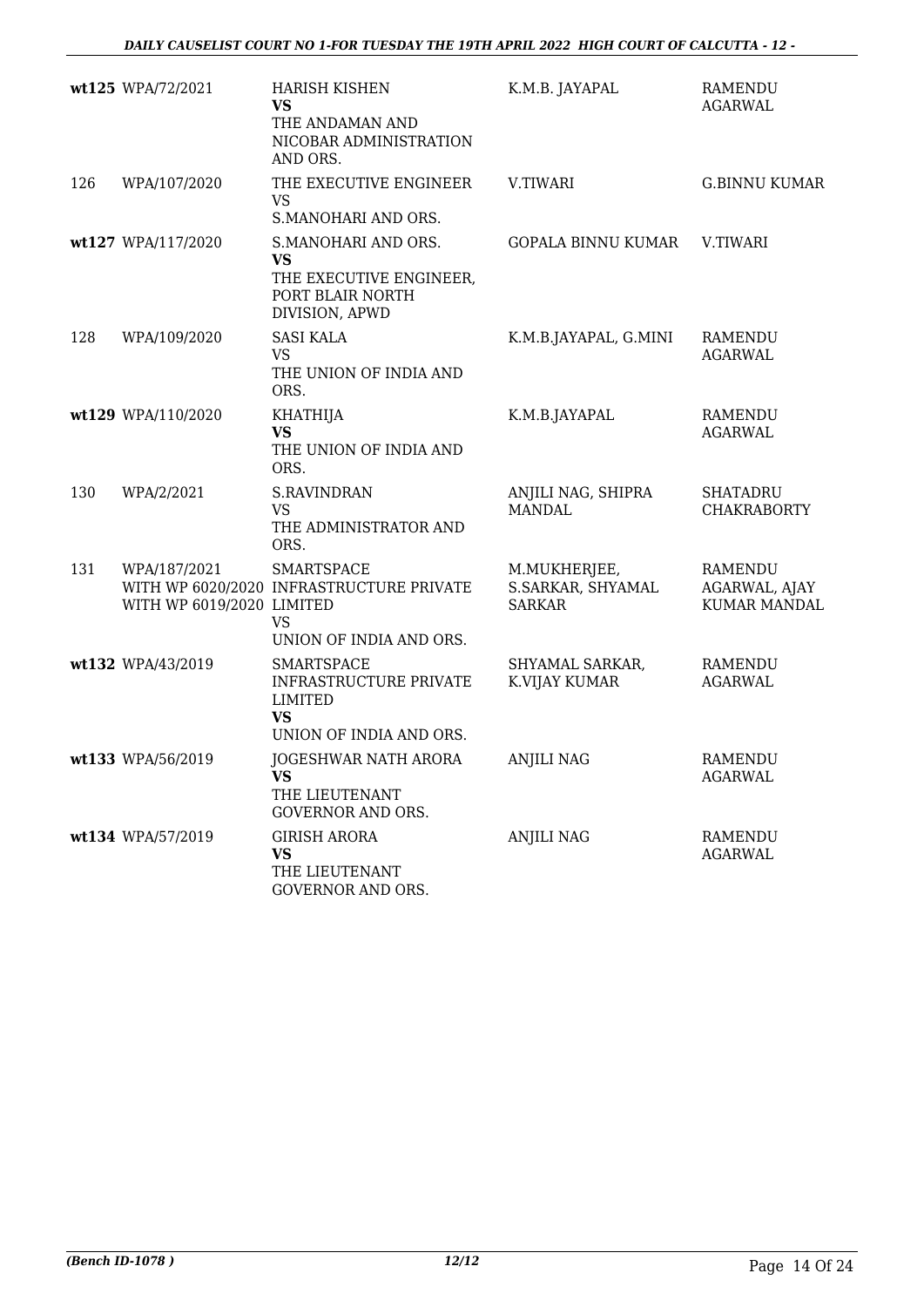

## Calcutta High Court **In The Circuit Bench at Port Blair Appellate Side**

**DAILY CAUSELIST For Tuesday The 19th April 2022**

**COURT NO. 42 SINGLE BENCH (SB - XII) AT 2:00 PM HON'BLE JUSTICE BIBEK CHAUDHURI (VIA VIDEO CONFERENCE)**

**FROM PRINCIPAL BENCH**

### **CRIMINAL REVISION**

1 CRR/4/2020 H.H.BEENA KUMARI VS DEEPAK RAM

KAVITA TEWARI RAO

IA NO: CRAN/1/2021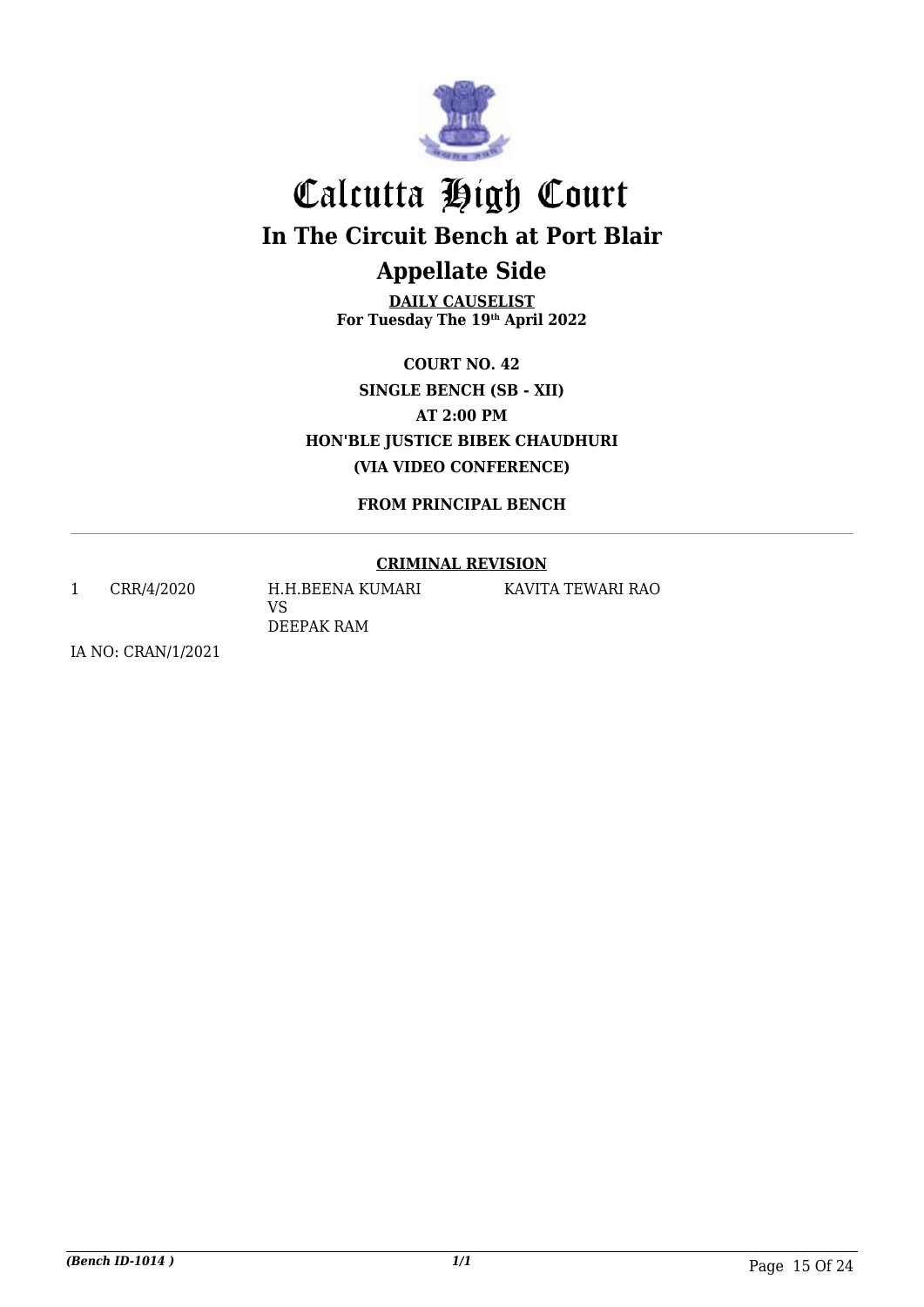

## Calcutta High Court **In The Circuit Bench at Port Blair**

## **Appellate Side**

**DAILY CAUSELIST For Tuesday The 19th April 2022**

**COURT NO. 2**

**SINGLE BENCH (SB)**

### **HON'BLE JUSTICE ANANDA KUMAR MUKHERJEE**

|              | <b>TO BE MENTIONED</b> |                                                                                                             |                                            |               |
|--------------|------------------------|-------------------------------------------------------------------------------------------------------------|--------------------------------------------|---------------|
| $\mathbf{1}$ | CRR/5/2022             | <b>MEERA</b><br><b>VS</b><br><b>HARBANS SINGH</b>                                                           | DEEP CHAIM KABIR,<br><b>S.AJITH PRASAD</b> |               |
|              |                        | <b>MOTION</b>                                                                                               |                                            |               |
| 2            | CO/14/2021             | <b>BALBIR SINGH AND</b><br><b>ANOTHER</b><br><b>VS</b><br><b>GYAN SINGH AND ORS.</b>                        | ANJILI NAG                                 | K.M.B.JAYAPAL |
| 3            | CRR/14/2021            | THE STATE<br><b>VS</b><br>PAPI BAIDYA                                                                       | <b>SUMIT KARMAKAR</b>                      | S.C.MISHRA    |
|              | IA NO: CRAN/1/2021     |                                                                                                             |                                            |               |
| 4            | CRR/17/2021            | <b>BISWAJEET HALDER</b><br><b>VS</b><br>KUMARI JIA HALDER                                                   | <b>S.AJITH PRASAD</b>                      |               |
| 5            | CO/23/2021             | THE COLLECTOR LAND<br><b>ACQUISITION (ADM)</b><br><b>VS</b><br>M/S ANDAMAN TIMBER<br><b>INDUSTRIES LTD.</b> | RAMENDU AGARWAL                            |               |
| 6            | CRR/1/2022             | <b>APARANA ROY</b><br><b>VS</b><br><b>SAIKAT ROY</b>                                                        | <b>R.ARUL PETER</b>                        |               |
| 7            | CRR/2/2022             | <b>AMIT KUMAR</b><br><b>VS</b><br>THE STATE                                                                 | <b>ALISHAM</b><br><b>VENKATESH</b>         |               |
| 8            | CO/2/2022              | NAMITA MISTRY AND<br><b>ANOTHER</b><br><b>VS</b><br>PARITOSH MISTRY AND<br><b>OTHERS</b>                    | <b>GOPALA BINNU</b><br><b>KUMAR</b>        |               |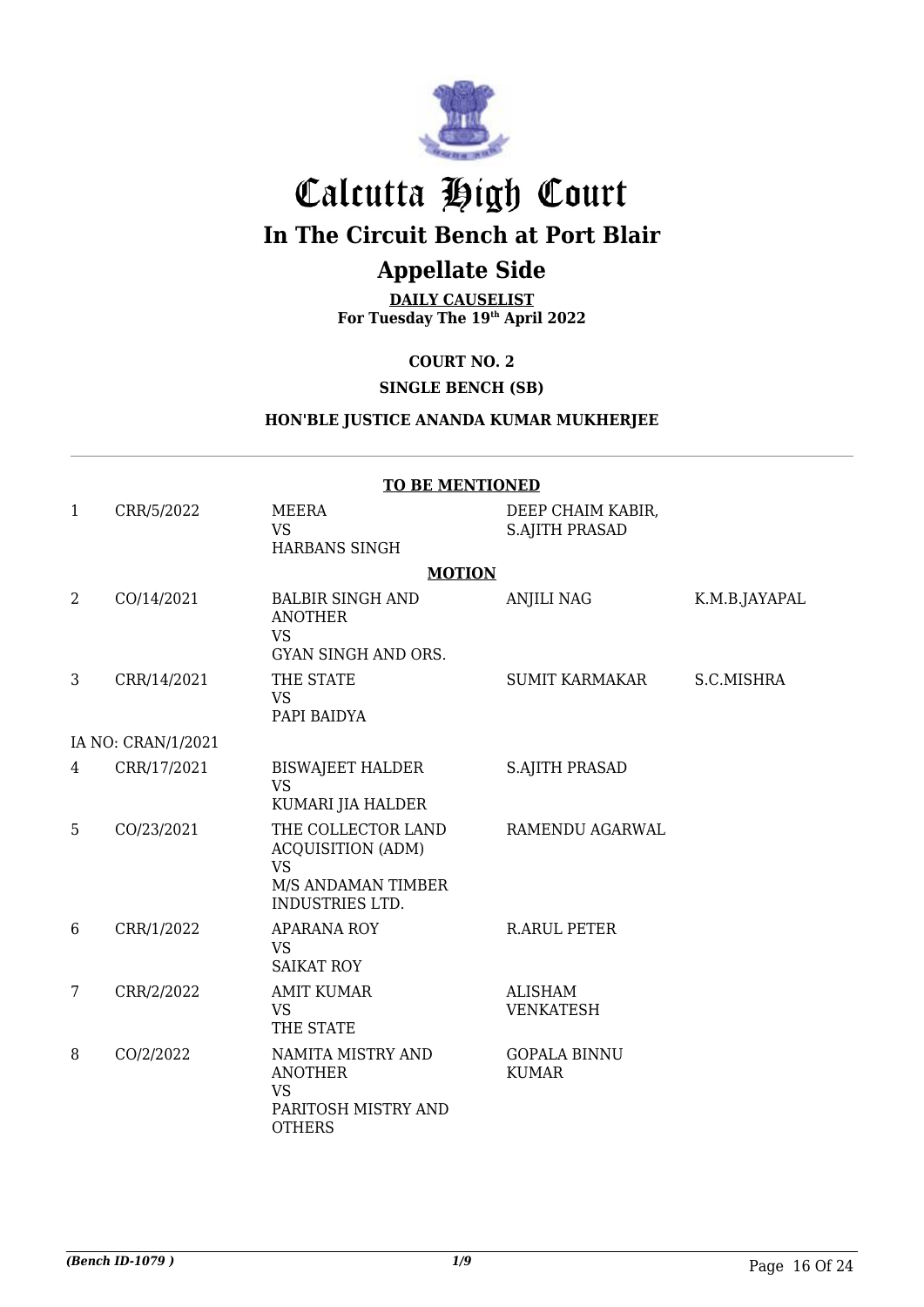| 9  | CO/3/2022          | NAUSHAD ALI<br><b>VS</b><br>DHARMENDER MOHAN                                                   | <b>GOPALA BINNU</b><br><b>KUMAR</b> |                       |
|----|--------------------|------------------------------------------------------------------------------------------------|-------------------------------------|-----------------------|
| 10 | CRR/3/2022         | M/S ADMIRAL MARINE<br>SERVICE PVT. LTD. AND<br><b>OTHERS</b><br><b>VS</b><br>THE STATE         | <b>DOLLY SARKAR</b>                 |                       |
| 11 | CO/5/2022          | FATHIMA BIBI AND OTHERS<br><b>VS</b><br>FATHIMA BIBI AND OTHERS                                | MOHAMMED<br><b>TABRAIZ</b>          |                       |
| 12 | CO/6/2022          | C.K.KUTTAN<br><b>VS</b><br><b>SARASWATI AND ORS</b>                                            | <b>GOPALA BINNU</b><br><b>KUMAR</b> |                       |
| 13 | CO/8/2022          | NAGESH RAM<br><b>VS</b><br>RAM MOORTHY AND 38<br><b>OTHERS</b>                                 | K.M.B. JAYAPAL                      |                       |
| 14 | WPA/91/2022        | P. SAKTHIVEL<br><b>VS</b><br>THE SECRETARY, PORT<br><b>BLAIR MUNICIPAL</b><br>COUNCIL AND ORS. | K. SABIR                            |                       |
| 15 | WPA/97/2022        | THE DIVISIONAL FOREST<br><b>OFFICER</b><br><b>VS</b>                                           | N.A. KHAN                           |                       |
|    |                    | PRADEEP KUJUR                                                                                  |                                     |                       |
| 16 | SAT/10/2020        | <b>FOR ORDERS</b><br><b>ANANTA</b>                                                             |                                     |                       |
|    |                    | <b>VS</b><br>RAMACHANDER AND ANR.                                                              | K.M.B.JAYAPAL                       | <b>ANJILI NAG</b>     |
| 17 | SAT/2/2021         | M.RAMESHWARI<br><b>VS</b><br>K.KONDAIAH                                                        | <b>ANJILI NAG</b>                   |                       |
| 18 | CRR/15/2021        | SWAPAN KUMAR DUTTA<br><b>VS</b><br>THE STATE                                                   | K.M.B.JAYAPAL,<br>G.MINI            | <b>SUMIT KARMAKAR</b> |
|    |                    | <b>APPLICATION</b>                                                                             |                                     |                       |
| 19 | CPAN/10/2019       | ANDAMAN SARVAJANIK<br>NIRMAN VIBAG MAZDOOR<br>SANGH AND ANR.<br><b>VS</b><br>D.BALAJI          | <b>GOPALA BINNU</b><br><b>KUMAR</b> | ARUL PRASANTH         |
|    | IA NO: CAN/1/2021  |                                                                                                |                                     |                       |
| 20 | CRR/16/2019        | <b>AHMED FAROOQ</b><br><b>VS</b><br>THE STATE                                                  | RAKESH PAL GOBIND                   |                       |
|    | IA NO: CRAN/1/2021 |                                                                                                |                                     |                       |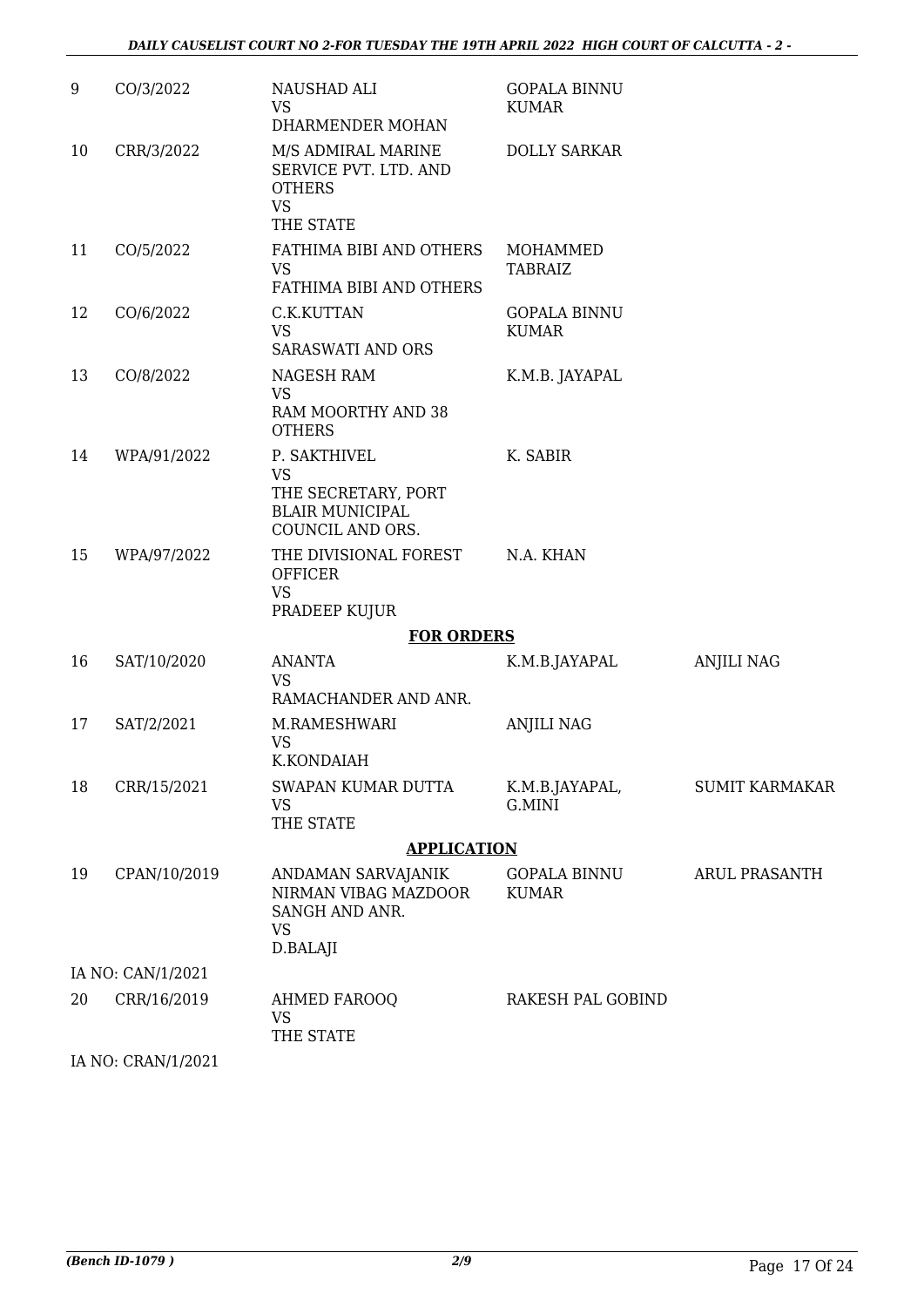| 21 | FMAT/4/2020                           | MANJU BISWAS AND ORS.<br>VS<br>THE MANAGER, NEW INDIA<br>ASSURANCE COMPANY<br>LTD.                  | K.M.B.JAYAPAL                       | N.A.KHAN                                     |
|----|---------------------------------------|-----------------------------------------------------------------------------------------------------|-------------------------------------|----------------------------------------------|
|    | IA NO: CAN/1/2021                     |                                                                                                     |                                     |                                              |
| 22 | FMAT/3/2021                           | <b>AMIYO ROY</b><br><b>VS</b><br>THE DIRECTOR AND<br><b>ANOTHER</b>                                 | <b>ANJILI NAG</b>                   | RAMENDU<br>AGARWAL, LOKESH<br><b>CHEZIAN</b> |
|    | IA NO: CAN/1/2021                     |                                                                                                     |                                     |                                              |
| 23 | FAT/4/2021                            | MOHAMMED HANEEFA<br><b>VS</b><br>SARITA SUKUMARI KUJUR<br><b>ALIAS SAFEENA</b>                      | ANANDA HALDER                       | <b>ARUL PRASANTH</b>                         |
| 24 | CRA/10/2021                           | THE STATE<br><b>VS</b><br><b>MANOJ PAUL</b>                                                         | RAMENDU AGARWAL                     |                                              |
|    | IA NO: CRAN/1/2021, CRAN/2/2021       |                                                                                                     |                                     |                                              |
| 25 | CRA/13/2021                           | <b>MOHAN KUMAR</b><br><b>VS</b><br>THE STATE                                                        | MD. TABRAIZ                         | <b>SUMIT KARMAKAR</b>                        |
|    |                                       | <b>CONTEMPT APPLICATION</b>                                                                         |                                     |                                              |
| 26 | CPAN/28/2019<br>IN WP195/2019         | SHRI MOHAMMED SAMEER<br>AND 33 ORS.<br><b>VS</b><br><b>SUDHIR MAHAJAN</b>                           | <b>RAKESH KUMAR</b>                 |                                              |
| 27 | CPAN/11/2021<br>$(In$ WPA $914/2010)$ | DAVINDER PAL SINGH<br><b>VS</b><br>SANJEEV MITAL, THE<br><b>SECRETARY (REVENUE)</b><br>AND ANR.     | ANJILI NAG, SHIPRA<br><b>MANDAL</b> |                                              |
|    | IA NO: CAN/1/2021, CAN/2/2021         |                                                                                                     |                                     |                                              |
| 28 | CPAN/1/2022                           | TEENA ISLAM @ S.N.TEENA HUDSON WILLIAM<br><b>HUDSON</b><br><b>VS</b><br>SUNEEL ACHIPAKA AND<br>ANR. |                                     |                                              |
| 29 | CPAN/3/2022                           | UJJWAL KUMAR BARDHAN<br>VS<br>THE SUPERINTENDING<br><b>ENGINEER</b>                                 | <b>K.SABIR</b>                      |                                              |
|    |                                       | <b>FOR HEARING</b>                                                                                  |                                     |                                              |
| 30 | CRR/1/2017                            | THE STATE (CBI)<br><b>VS</b><br>NEWAZESH ALI AND ORS.                                               | RAKESH PAL GOBIND                   | <b>ARUL PRASANTH</b>                         |
|    | IA NO: CRAN/1/2021                    |                                                                                                     |                                     |                                              |
|    | wt31 CRR/17/2018                      | THE STATE (CBI)<br><b>VS</b><br>MAN MOHAN SINGH                                                     | RAKESH PAL GOBIND,<br>S.C.MISHRA    | MOHD. TABRAIZ                                |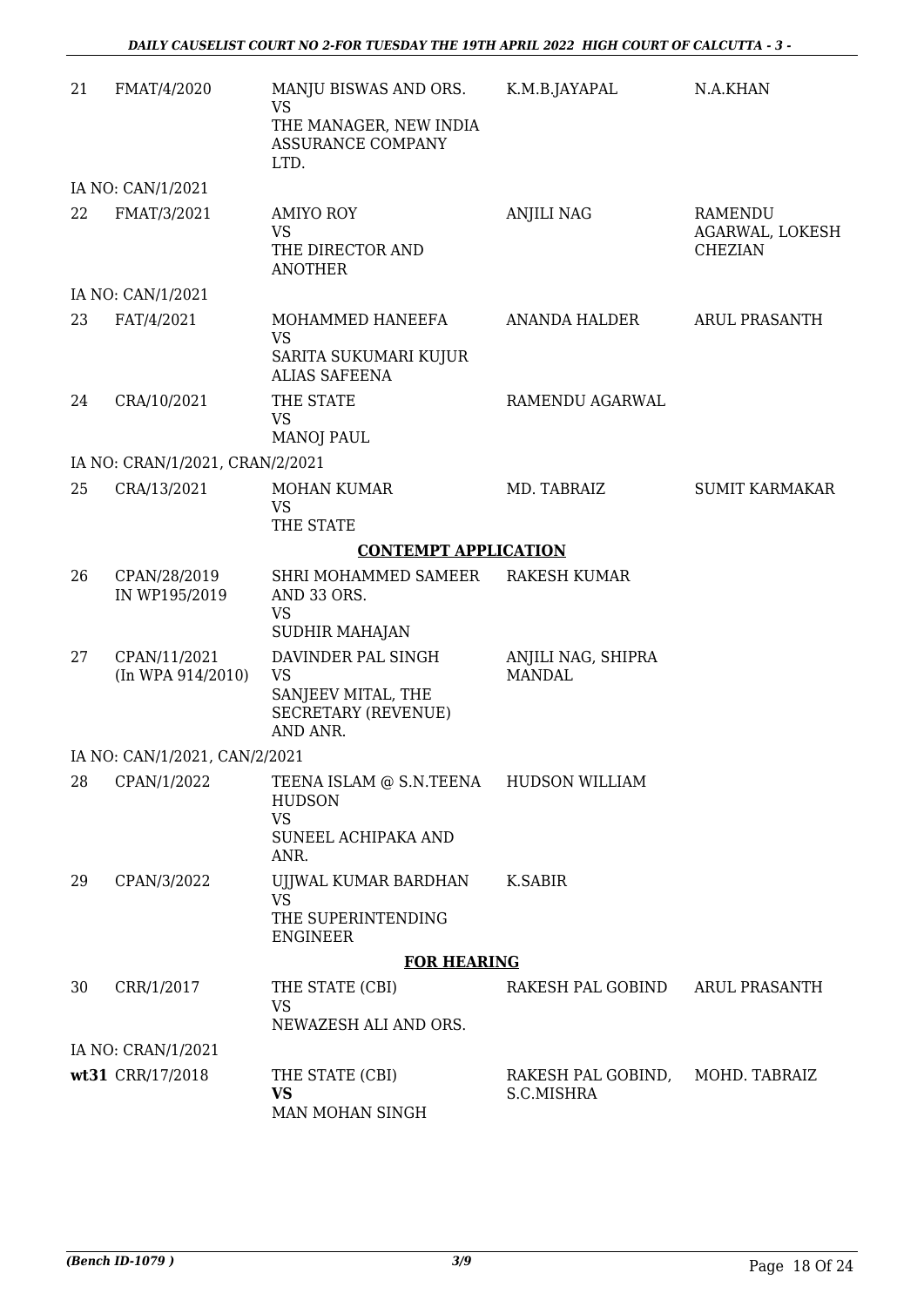*DAILY CAUSELIST COURT NO 2-FOR TUESDAY THE 19TH APRIL 2022 HIGH COURT OF CALCUTTA - 4 -* 

|    | wt32 CRR/18/2018   | THE STATE (CBI)<br><b>VS</b><br>PUSHPA RAJU                                             | RAKESH PAL GOBIND,<br>S.C.MISHRA         | <b>GOPALA BINNU</b><br><b>KUMAR</b>               |
|----|--------------------|-----------------------------------------------------------------------------------------|------------------------------------------|---------------------------------------------------|
|    | wt33 CRR/19/2018   | THE STATE (CBI)<br><b>VS</b><br>THOMAS HERENZ AND<br>ORS.                               | RAKESH PAL GOBIND,<br>S.C.MISHRA         | K.M.B.JAYAPAL                                     |
| 34 | CRA/6/2018         | THE STATE<br><b>VS</b><br><b>SANDIP KUMAR</b>                                           | <b>SUMIT KARMAKAR</b>                    | <b>GOPALA BINNU</b><br><b>KUMAR</b>               |
| 35 | CRR/12/2018        | HARISH KUMAR AND ANR.<br><b>VS</b><br>THE STATE                                         | <b>KRISHNA RAO</b>                       | <b>RAKESH PAL</b><br><b>GOBIND</b>                |
|    | IA NO: CRAN/1/2022 |                                                                                         |                                          |                                                   |
| 36 | SA/1/2019          | USMAN ALI AND ORS.<br><b>VS</b><br>CHAMPA DEVI AND ORS.                                 | N.A.KHAN                                 | K.M.B.JAYAPAL,<br>G.MINI, SABRINA<br><b>BEGUM</b> |
|    | wt37 SA/2/2019     | USMAN ALI AND ORS.<br><b>VS</b><br>CHAMPA DEVI AND ORS.                                 | N.A.KHAN                                 | K.M.B.JAYAPAL,<br>G.MINI, SABRINA<br><b>BEGUM</b> |
| 38 | FMAT/3/2019        | SABITA DEVI AND ORS.<br><b>VS</b><br>THE MANAGER AND ANR.                               | K.M.B.JAYAPAL,<br>G.MINI                 | ARUL PRASANTH,<br><b>ANITHA HEGDE</b>             |
| 39 | CRA/3/2019         | THE STATE<br>VS<br>A.MAHESHWAR RAO AND<br>ORS.                                          | A.S.ZINU                                 | ANJILI NAG, GOPALA<br><b>BINNU KUMAR</b>          |
| 40 | SA/4/2019          | <b>JAI NARAYAN SINGH</b><br><b>VS</b><br><b>BADRUDDIN AND ORS.</b>                      | K.M.B.JAYAPAL                            | N.A.KHAN                                          |
| 41 | SA/7/2019          | <b>SUKHODA ROY</b><br><b>VS</b><br>ANWESHA SARKAR AND<br>ANR.                           | <b>AJAY KUMAR</b><br><b>MANDAL</b>       | K.M.B.JAYAPAL,<br>G.MINI                          |
| 42 | CRA/11/2019        | <b>SUJIT MAJUMDAR</b><br><b>VS</b><br>THE STATE                                         | RAKESH PAL GOBIND,<br>S.C.MISHRA         | A.S.ZINU                                          |
| 43 | CRA/12/2019        | PRADEEP HALDER<br><b>VS</b><br>THE STATE                                                | D. ILANGO AND R.<br><b>PRADEEP</b>       | S.KARMAKAR                                        |
| 44 | CRR/18/2019        | <b>RUPESH KISHEN</b><br><b>VS</b><br>THE STATE                                          | RAKESH PAL GOBIND                        | <b>SUMIT KARMAKAR</b>                             |
| 45 | CRR/28/2019        | K.D.UNNITHAN<br><b>VS</b><br>THE STATE                                                  | <b>ANIL KUMAR</b><br><b>CHAKRABORTHY</b> | <b>SUMIT KARMAKAR</b>                             |
| 46 | WPA/219/2019       | SMTI. JAI LAKSHMI<br><b>VS</b><br>THE ANDAMAN AND<br>NICOBAR ADMINISTRATION<br>AND ORS. | G. MINI AND<br>K.M.B.JAYAPAL             | <b>SHATADRU</b><br><b>CHAKRABORTY</b>             |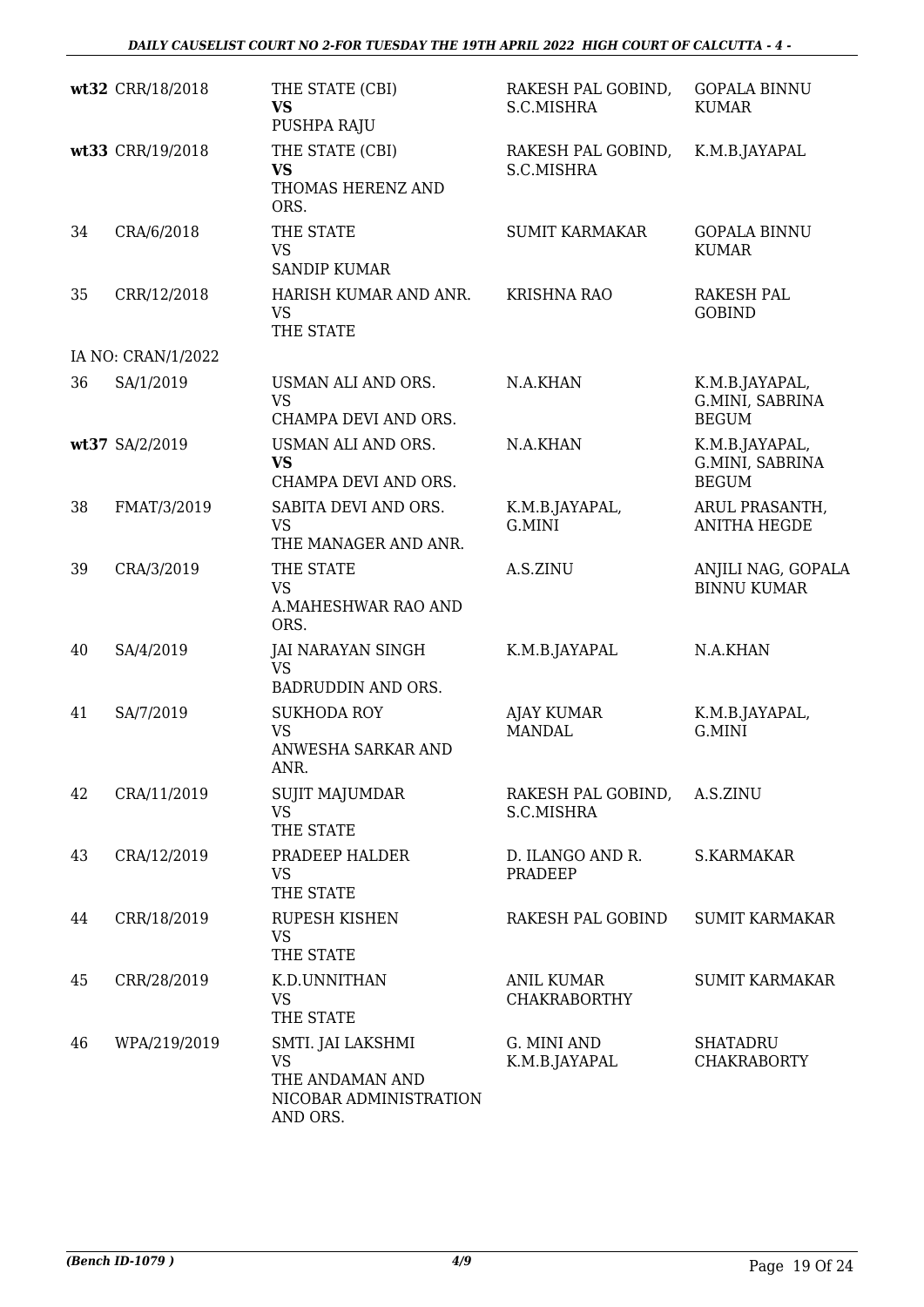| 47 | WPA/226/2019      | <b>ANDAMAN TIMBER</b><br>INDUSTRIES LIMITED<br><b>VS</b><br>THE CHIEF SECRETARY<br>AND ORS.                            | K.M.B.JAYAPAL,<br>G.MINI                         | <b>VIKAS TEWARY</b>                               |
|----|-------------------|------------------------------------------------------------------------------------------------------------------------|--------------------------------------------------|---------------------------------------------------|
| 48 | WPA/227/2019      | A.MURUGESAN AND ORS.<br><b>VS</b><br>THE UNION OF INDIA AND<br>ORS.                                                    | RAKESH PAL GOBIND,<br>S.C.MISHRA,<br>A.VENKATESH | TULSI LALL,<br>TASNEEM,<br><b>V.D.SIVABALAN</b>   |
|    | wt49 WPA/152/2019 | ALOK KUMAR DAS AND<br>ORS.<br><b>VS</b><br>THE UNION OF INDIA AND<br>ORS.                                              | RAKESH PAL GOBIND,<br>S.C.MISHRA                 | TULSI LALL,<br>TASNEEM,<br><b>V.D.SIVABALAN</b>   |
| 50 | WPA/237/2019      | SHRI. S. M. MUSTAFA<br><b>VS</b><br>THE ANDAMAN AND<br>NICOBAR ADMINISTRATION<br>AND ORS.                              | G.MINI AND K.M.B.<br><b>JAYAPAL</b>              | <b>SHATADRU</b><br><b>CHAKRABORTY</b>             |
| 51 | WPA/248/2019      | <b>A.SUNDAR</b><br><b>VS</b><br>THE HONBLE LIEUTENANT<br><b>GOVERNOR AND ORS.</b>                                      | <b>GOPALA BINNU</b><br><b>KUMAR</b>              | <b>SHATADRU</b><br><b>CHAKRABORTY</b>             |
| 52 | WPA/263/2019      | KUMAR HARSHAVARDHAN<br><b>VS</b><br>THE UNION OF INDIA AND<br>ORS.                                                     | KMB JAYAPAL                                      | TASNEEM,<br><b>SHATADRU</b><br><b>CHAKRABORTY</b> |
| 53 | WPA/267/2019      | THE GENERAL MANAGER,<br>ANIIDCO LTD.<br><b>VS</b><br>Y. JOHN AND ORS.                                                  | ANJILI NAG,<br>R.PRADEEP                         | <b>GOPALA BINNU</b><br><b>KUMAR</b>               |
| 54 | WPA/282/2019      | <b>MANOJ PAUL</b><br><b>VS</b><br>THE UNION TERRITORY,<br>ADMINISTRATION OF<br>ANDAMAN AND NICOBAR<br>ISLANDS AND ORS. | IN PERSON                                        | <b>SHATADRU</b><br><b>CHAKRABORTY</b>             |
| 55 | WPA/287/2019      | ISLAND TRAVELS PVT. LTD.<br><b>VS</b><br>THE ANDAMAN AND<br>NICOBAR ADMINISTRATION<br>AND ORS.                         | DEEP CHAIM KABIR,<br><b>AJITH PRASAD</b>         | <b>ANJILI NAG</b>                                 |
| 56 | FMA/1/2020        | ARPITA GHOSH<br>VS<br>SHIV PRASAD AND ANR.                                                                             | LOKESH CHEZIAN                                   | S.C.MISHRA                                        |
| 57 | SAT/1/2020        | M. T. SAIDU AND ORS.<br><b>VS</b><br>M/S. ANDAMAN TIMBER<br>INDUSTRIES LIMITED AND<br>ANR.                             | K. VIJAY KUMAR                                   | K. M. B JAYAPAL                                   |
| 58 | CRA/1/2020        | SAROJIT KULLU<br><b>VS</b><br>THE STATE                                                                                | D.ILANGO                                         | M.P.KAMARAJ                                       |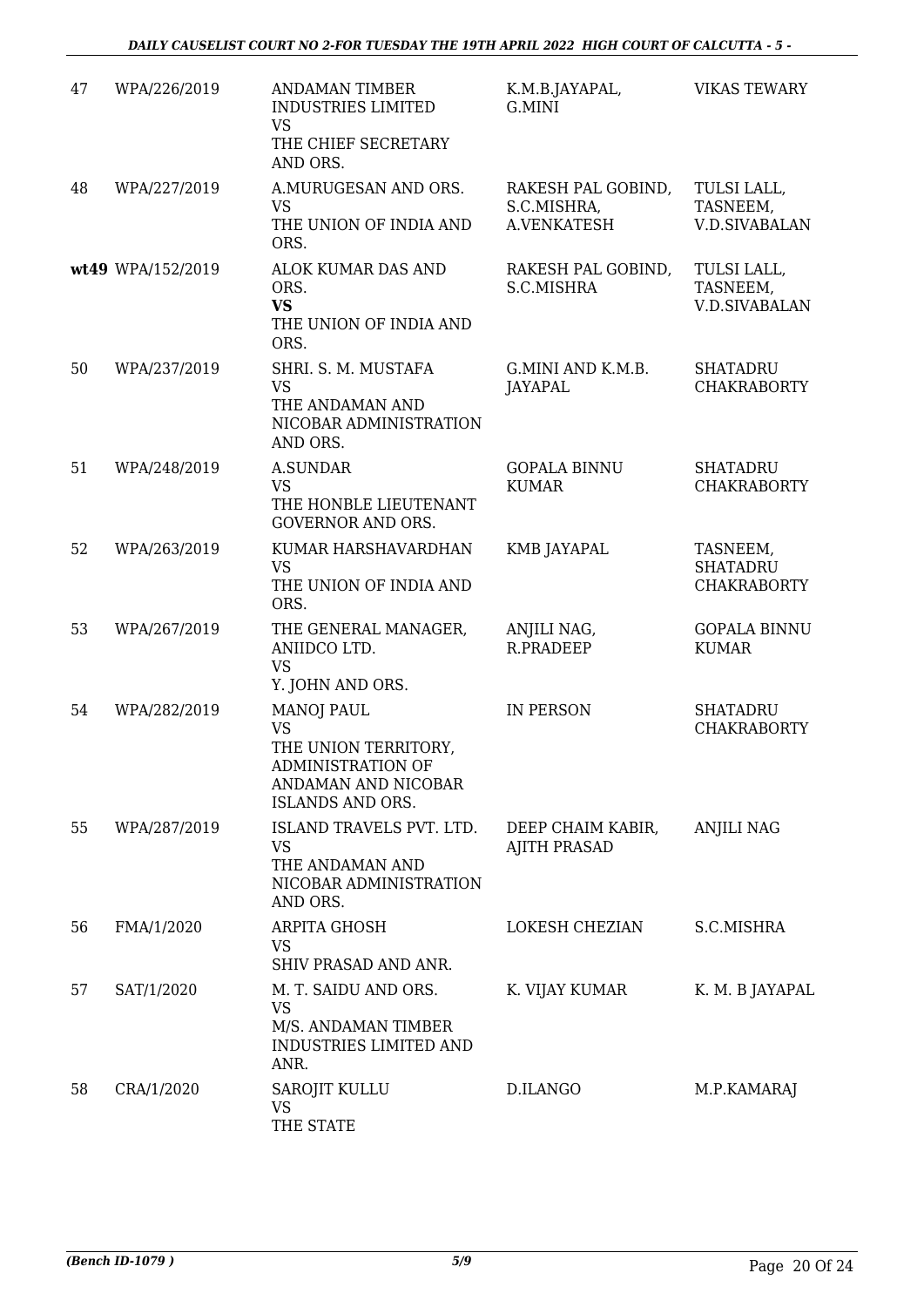| 59 | FMAT/2/2020       | <b>JAVED NISAR</b><br><b>VS</b><br>THE MANAGER, UNITED                                                     | K.M.B.JAYAPAL                            | N.A.KHAN, ARUL<br><b>PRASANTH</b>     |
|----|-------------------|------------------------------------------------------------------------------------------------------------|------------------------------------------|---------------------------------------|
|    |                   | <b>INDIA INSURANCE</b><br>COMPANY LTD. AND ANR.                                                            |                                          |                                       |
|    | IA NO: CAN/1/2021 |                                                                                                            |                                          |                                       |
| 60 | SAT/7/2020        | KALAIARASAN AND ORS.<br><b>VS</b><br>ASIF ALI AND ORS.                                                     | <b>ANJILI NAG</b>                        | KMB JAYAPAL                           |
| 61 | WPA/119/2020      | <b>LALTA PRASAD</b><br><b>VS</b><br>THE LIEUTENANT<br><b>GOVERNOR AND ORS.</b>                             | <b>ANANDA HALDER</b>                     | A.K.MANDAL,<br>K.M.B.JAYAPAL          |
| 62 | WPA/121/2020      | SOBHANA KUMARI<br><b>VS</b><br>THE LIEUTENANT<br><b>GOVERNOR AND ORS.</b>                                  | <b>GOPALA BINNU</b><br><b>KUMAR</b>      | <b>SHATADRU</b><br><b>CHAKRABORTY</b> |
| 63 | WPA/137/2020      | MOHD. NASRULLAH<br><b>VS</b><br>THE COMMISSIONER,<br><b>GOOD AND SERVICE TAX</b><br>AND ORS.               | ANANDA HALDER                            | A.K.MANDAL                            |
| 64 | WPA/139/2020      | <b>RITA SIL</b><br><b>VS</b><br>THE ADMINISTRATOR<br>(LIEUTENANT GOVERNOR)<br>AND ORS.                     | <b>ANJILI NAG</b>                        | <b>ARUL PRASANTH</b>                  |
|    | wt65 WPA/190/2021 | <b>RITA SIL</b><br><b>VS</b><br>THE ADMINISTRATOR<br>(LIEUTENANT GOVERNOR)<br>AND ORS.                     | <b>ANJILI NAG</b>                        | <b>ARUL PRASANTH</b>                  |
| 66 | WPA/149/2020      | M/S T.T. TRADING<br>COMPANY AND ANR.<br><b>VS</b><br>THE ANDAMAN AND<br>NICOBAR ADMINISTRATION<br>AND ORS. | ANJILI NAG, SHIPRA<br><b>MANDAL</b>      | <b>ARUL PRASANTH</b>                  |
| 67 | WPA/3052/2020     | PEARLESCENT MERITECH<br>PVT. LTD. AND ANR.<br><b>VS</b><br>UNION OF INDIA AND ORS.                         | <b>ANJILI NAG</b>                        | V.TIWARI                              |
| 68 | CRA/1/2021        | <b>SAMEER MONDAL</b><br><b>VS</b><br>THE STATE                                                             | <b>GOPALA BINNU</b><br><b>KUMAR</b>      | A.S.ZINU                              |
| 69 | SAT/3/2021        | <b>SWAPAN MISTRY</b><br><b>VS</b><br>SUDHIR CHANDRA DAS<br>AND ORS.                                        | <b>ANANDA HALDER</b>                     | <b>GOPALA BINNU</b><br><b>KUMAR</b>   |
| 70 | CRA/18/2021       | K. DURYODHAN<br><b>VS</b><br>THE STATE AND ANOTHER                                                         | DEEP CHAIM KABIR,<br><b>AJITH PRASAD</b> | A.S.ZINU                              |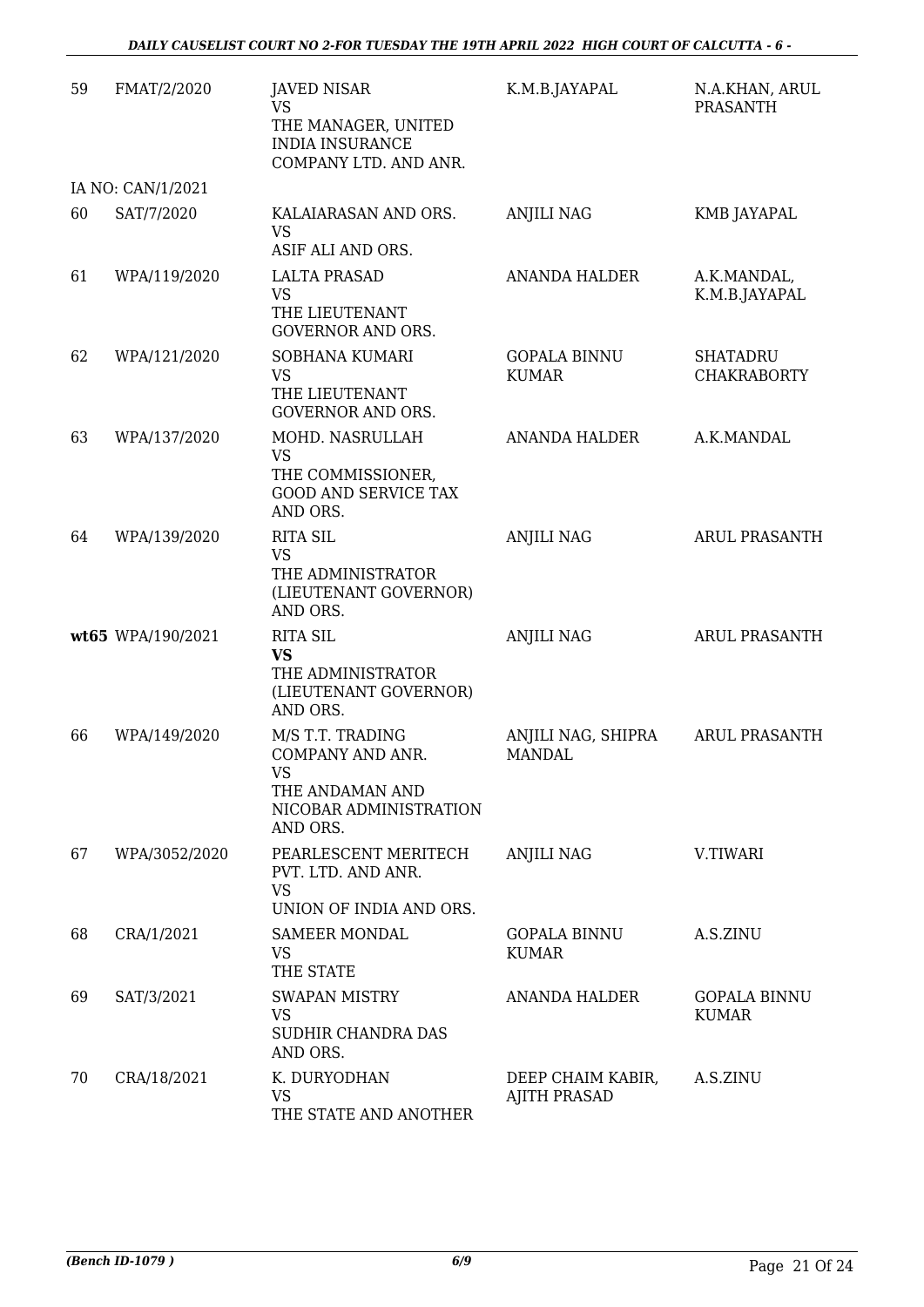| 71 | WPA/44/2021      | ASHA, ASSISTANT<br>ENGINEER-I<br><b>VS</b><br>THE LT. GOVERNOR AND<br>ORS.                         | RAJINDER SINGH,<br><b>TAPAN KUMAR DAS</b> | <b>SHATADRU</b><br>CHAKRABORTY,<br>ARUL PRASANTH,<br>K.VIJAY KUMAR |
|----|------------------|----------------------------------------------------------------------------------------------------|-------------------------------------------|--------------------------------------------------------------------|
| 72 | WPA/46/2021      | M. MEGHAVARNAM AND<br>ORS.<br><b>VS</b><br>THE DIRECTOR GENERAL<br>OF SHIPPING AND ORS.            | ANJILI NAG, SHIPRA<br><b>MANDAL</b>       | TULSI LALL,<br>A.K.MANDAL                                          |
| 73 | WPA/59/2021      | M.HEERA KUNWAR<br><b>VS</b><br>THE LIEUTENANT<br><b>GOVERNOR AND ORS.</b>                          | K.M.B. Jayapal                            | <b>SHATADRU</b><br><b>CHAKRABORTY</b>                              |
|    | wt74 WPA/58/2021 | KAUSHALYA DEVI<br><b>VS</b><br>THE LIEUTENANT<br><b>GOVERNOR AND ORS.</b>                          | K. M. B. JAYAPAL                          | <b>SHATADRU</b><br><b>CHAKRABORTY</b>                              |
|    | wt75 WPA/60/2021 | PREM KUMARI<br><b>VS</b><br>THE LIEUTENANT<br><b>GOVERNOR AND ORS.</b>                             | K.M.B.JAYAPAL                             | <b>SHATADRU</b><br><b>CHAKRABORTY</b>                              |
|    | wt76 WPA/61/2021 | PREM LALL<br><b>VS</b><br>THE LIEUTENANT<br><b>GOVERNOR AND ORS.</b>                               | K.M.B. JAYAPAL                            | <b>SHATADRU</b><br><b>CHAKRABORTY</b>                              |
|    | wt77 WPA/62/2021 | DEEPAK LALL<br><b>VS</b><br>THE LIEUTENANT<br><b>GOVERNOR AND ORS.</b>                             | K.M.B.JAYAPAL                             | <b>SHATADRU</b><br><b>CHAKRABORTY</b>                              |
|    | wt78 WPA/65/2021 | KAILASH KUMARI<br><b>VS</b><br>THE LIEUTENANT<br><b>GOVERNOR AND ORS.</b>                          | K.M.B JAYAPAL                             | <b>SHATADRU</b><br><b>CHAKRABORTY</b>                              |
| 79 | WPA/74/2021      | N. R. SUDHEER KUMAR<br>AND ORS.<br><b>VS</b><br>THE HON'BLE LIEUTENANT<br><b>GOVERNOR AND ORS.</b> | <b>GOPALA BINNU</b><br><b>KUMAR</b>       | <b>SHATADRU</b><br><b>CHAKRABORTY</b>                              |
| 80 | WPA/76/2021      | RAM BHAJAN<br><b>VS</b><br>THE LIEUTENANT<br><b>GOVERNOR AND ORS.</b>                              | K.M.B JAYAPAL                             | <b>SHATADRU</b><br><b>CHAKRABORTY</b>                              |
| 81 | WPA/126/2021     | SMTI. PAVITRA KUMARI<br><b>VS</b><br>THE ANDAMAN AND<br>NICOBAR ADMINISTRATION<br>AND ORS.         | K.M.B.JAYAPAL AND<br>G. MINI              | <b>RAMENDU</b><br>AGARWAL, G.BINNU<br><b>KUMAR</b>                 |
| 82 | WPA/135/2021     | <b>GANGA DIN</b><br>VS<br>THE ANDAMAN AND<br>NICOBAR ADMINISTRATION<br>AND ORS.                    | K.M.B.JAYAPAL,<br>G.MINI                  | AJAY KUMAR<br><b>MANDAL</b>                                        |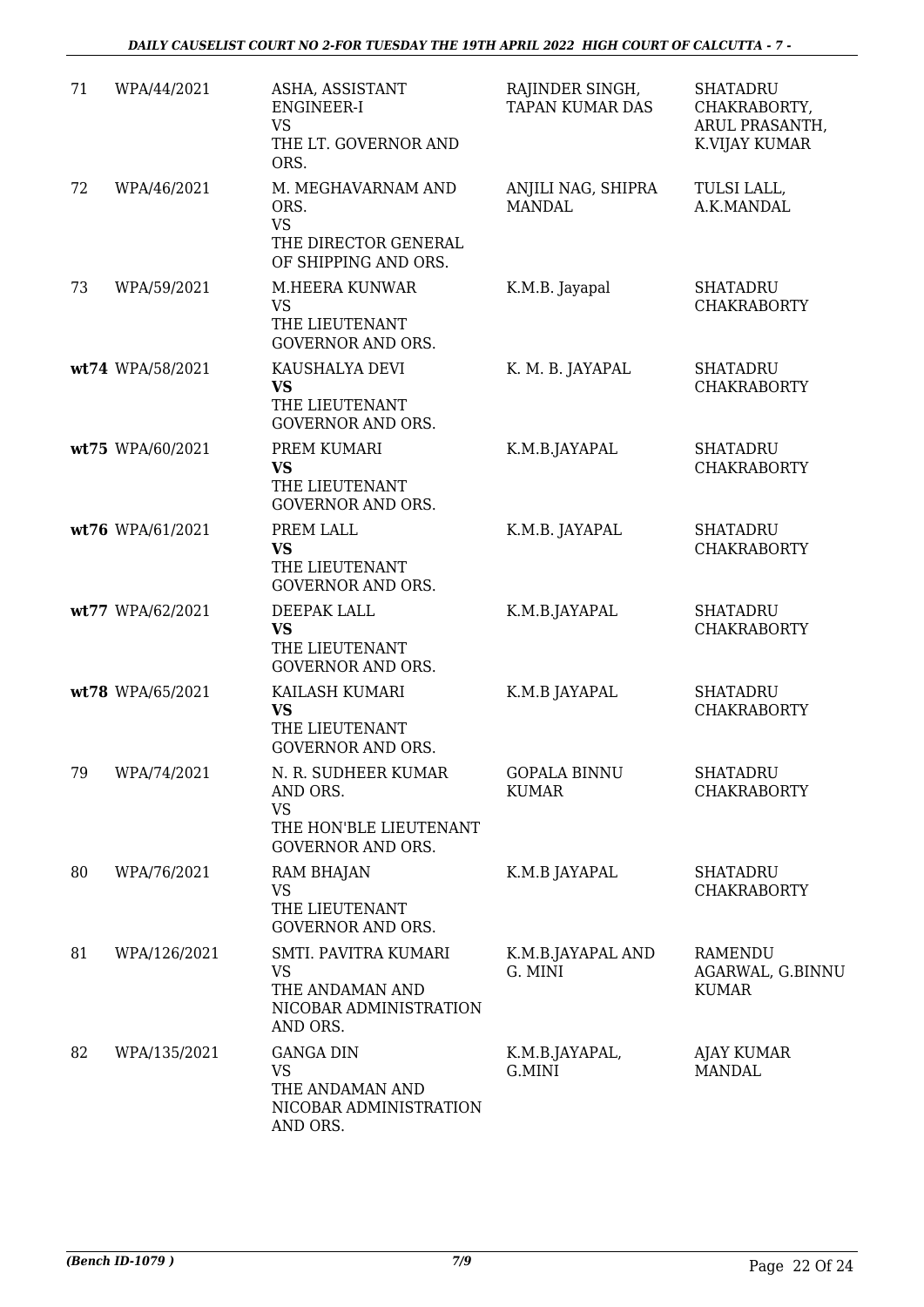| 83 | WPA/150/2021 | SMTI. E. SHYAMALA<br><b>VS</b><br>THE TEHSILDAR AND ORS.                                                                       | VISHAL KR. BISWAS,<br><b>ANJILI NAG</b>   | <b>SHATADRU</b><br><b>CHAKRABORTY</b>                               |
|----|--------------|--------------------------------------------------------------------------------------------------------------------------------|-------------------------------------------|---------------------------------------------------------------------|
| 84 | WPA/194/2021 | ANDAMAN SARVAJANIK<br>NIRMAN VIBAGH MAZDOOR<br>SANGH AND ANOTHER<br><b>VS</b><br>THE LT. GOVERNOR AND<br><b>OTHERS</b>         | <b>G.BINNU KUMAR</b>                      | SALIM MOHAMMED,<br><b>V.D.SIVABALAN</b>                             |
| 85 | WPA/199/2021 | SHONA LAVALAI ROY AND<br><b>ANOTHERS</b><br><b>VS</b><br>THE ANDAMAN AND<br>NICOBAR ADMINISTRATION<br><b>AND OTHERS</b>        | KMB JAYAPAL, G MINI                       | <b>ARUL PRASANTH</b>                                                |
| 86 | WPA/222/2021 | P.AMEENA KUTTY<br><b>VS</b><br>ANDAMAN AND NICOBAR<br><b>ADMINISTRATION AND</b><br>ORS.                                        | MOHAMMED<br><b>TABRAIZ</b>                | <b>RAMENDU</b><br><b>AGARWAL</b>                                    |
| 87 | WPA/245/2021 | DR.MANGESH ANANDRAO<br><b>BANKAR</b><br><b>VS</b><br>THE CHAIRMAN, ANIMERS                                                     | <b>GOPALA BINNU</b><br><b>KUMAR</b>       | <b>RAMENDU</b><br><b>AGARWAL</b>                                    |
| 88 | WPA/252/2021 | M/S SREEHRI FABRICATOR<br><b>AND ANR</b><br><b>VS</b><br>UNION OF INDIA AND ORS.                                               | <b>ABIR LAL</b><br>CHAKRAVORTI            |                                                                     |
| 89 | WPA/255/2021 | KALPANA GOLDER<br><b>VS</b><br>THE ANDAMAN AND<br>NICOBAR ADMINISTRATION<br><b>AND OTHERS</b>                                  | <b>GOPALA BINNU</b><br><b>KUMAR</b>       | <b>SHATADRU</b><br>CHAKRABORTY,<br><b>RAMENDU</b><br><b>AGARWAL</b> |
| 90 | WPA/256/2021 | <b>SHANKER CH. DAS</b><br>VS  <br>THE ANDAMAN AND<br>NICOBAR ADMINISTRATION<br><b>AND OTHERS</b>                               | <b>GOPALA BINNU</b><br><b>KUMAR</b>       | <b>SHATADRU</b><br><b>CHAKRABORTY</b>                               |
| 91 | WPA/261/2021 | M/S RIFLEX INDUSTRIES<br>PVT. LTD. (UNIT-V) AND<br><b>ANOTHER</b><br><b>VS</b><br>THE LIEUTENANT<br><b>GOVERNOR AND OTHERS</b> | <b>ANJILI NAG</b>                         | <b>SHATADRU</b><br>CHAKRABORTY,<br><b>RAMENDU</b><br><b>AGARWAL</b> |
| 92 | WPA/27/2022  | A. SUBRAMANIAM<br><b>VS</b><br>THE LIEUTENANT<br><b>GOVERNOR AND OTHERS</b>                                                    | <b>GOPALA BINNU</b><br><b>KUMAR</b>       | <b>ARUL PRASANTH</b>                                                |
| 93 | WPA/37/2022  | Dr. NEELAVENI<br><b>VS</b><br>THE LIEUTENANT<br><b>GOVERNOR AND OTHERS</b>                                                     | ANJILI NAG, VISHAL<br><b>KUMAR BISWAS</b> | <b>SALIM MOHAMMED</b>                                               |